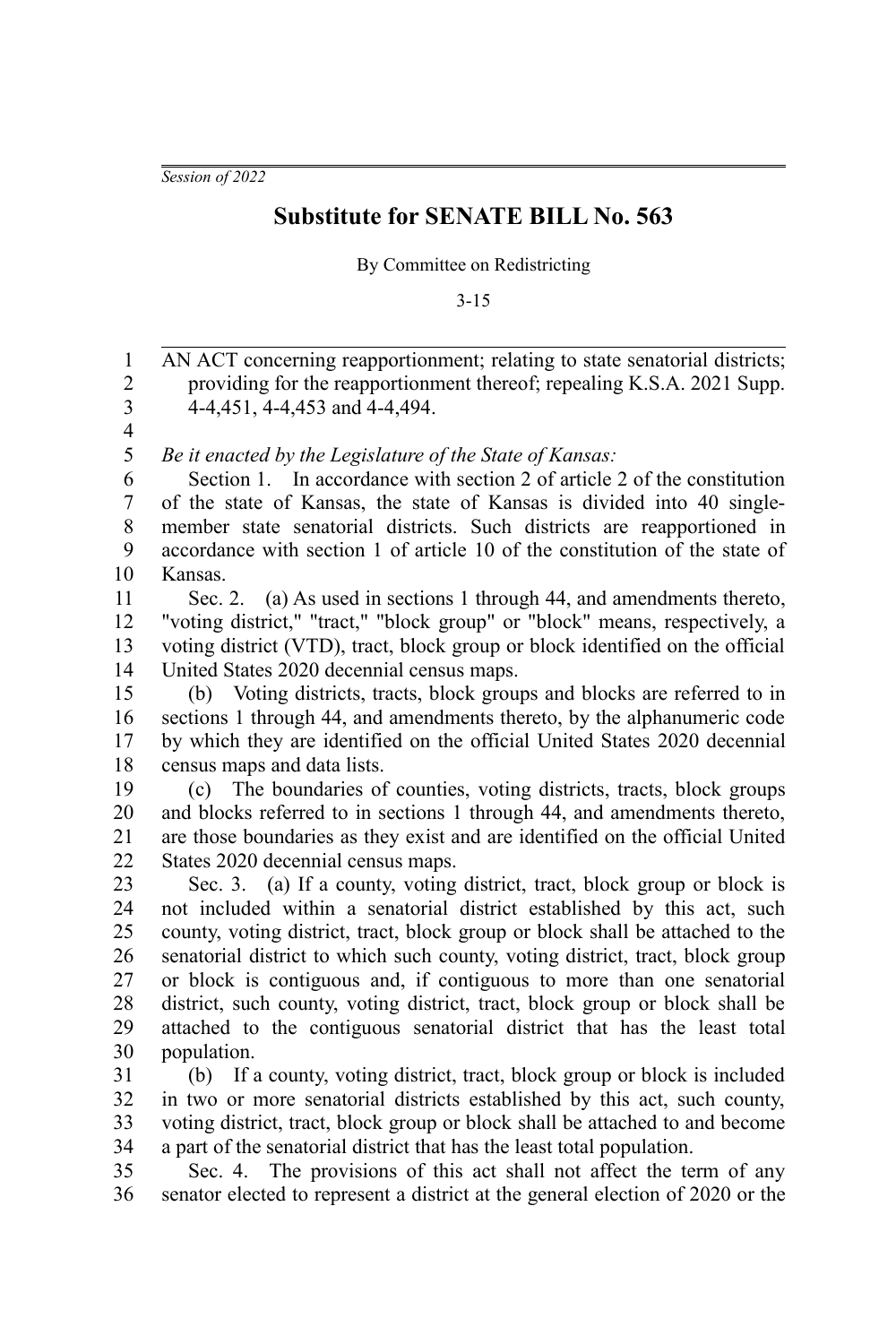term of any successor to such senator serving for an unexpired term. All such senators shall continue to serve the districts from which elected until the senators elected from the districts established by this act commence their terms of office in January of 2025. 1 2 3 4

Sec. 5. Senatorial district 1 shall consist of all of Atchison county; and all of Brown county; and all of Doniphan county; and all of Jackson county; and the following voting districts in Jefferson county: (000010), (000030), (000060); and the following voting districts in Leavenworth county: (000010), (000040), (000060), (000070), (170010), (170020), (170030); and the following voting districts in Marshall county: (000010), (000020), (000030), (000040), (000050), (000060), (000070), (000080), (000090), (000140), (000210), (000220), (000240), (000250), (000260), (000280), (000290), (000300), (120020), (120030), (120040), (120050); and all of Nemaha county. 5 6 7 8 9 10 11 12 13 14

Sec. 6. Senatorial district 2 shall consist of the following voting districts in Douglas county: (00007A), (000080), (000090), (00010A), (000110), (000130), (000140), (000150), (000160), (000170), (000180), (000190), (000200), (000210), (000220), (000230), (000240), (000270), (000280), (000290), (000310), (000320), (000330), (000340), (000350), (000370), (000380), (000400), (000450), (000460), (000470), (00048B), (00048D), (00067B), (120020), (120030), (120040), (120050), (120060), (120090), (120100), (120110), (120120), (120130), (120140), (120150), (120170), (120210), (120220), (120230), (120240), (120260), (120270), (120280), (120300), (120360), (120420), (160760), (160770), (160780), (18066A), (18066B), (190040), (190070), (190080), (190090), (190100), (400040), (900100), (900120), (900130), (900140). 15 16 17 18 19 20 21 22 23 24 25 26

Sec. 7. Senatorial district 3 shall consist of the following voting districts in Douglas county: (000030), (00003A), (000250), (000300), (00052A), (000560), (120070), (120290), (120330), (120340), (120390), (120400), (120410), (120430), (120440), (120450), (120460), (160750), (18046B), (180560), (190050), (190110), (200010), (200020), (400030), (400110), (900010), (900020), (900080); and the following voting districts in Franklin county: (000010), (000020), (000030), (000050), (000070), (000080), (000100), (00012A), (00013A), (00013B), (00013C), (000140), (000150), (000160), (000180), (000190), (00020A), (000220), (900010); and all of Osage county; and the following voting districts in Shawnee county: (000080), (000190), (000270), (000280), (000290), (000300), (000310), (000370), (000880), (000890), (000920), (000930), (100060), (120020), (120030), (120080), (120160), (12016A), (120270), (120310), (500070), (500080), (500120), (600200), (600210), (600420), (600430), (600440), (900010). 27 28 29 30 31 32 33 34 35 36 37 38 39 40 41

Sec. 8. Senatorial district 4 shall consist of the following voting districts in Wyandotte county: (600090), (600100), (600110), (600120), 42 43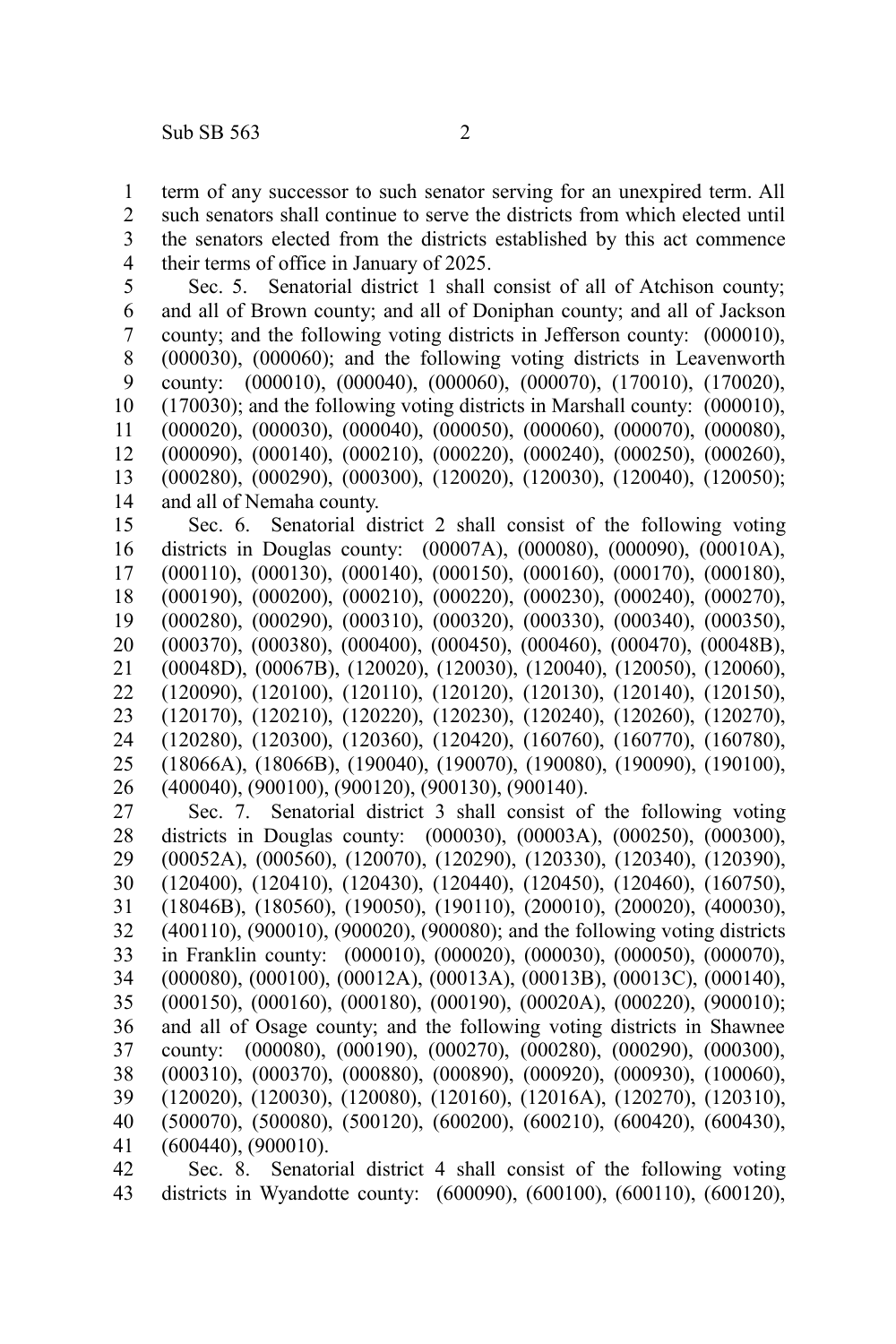(600130), (600140), (600150), (600160), (600170), (600180), (600190), (600200), (600210), (600220), (600230), (600450), (600470), (600480), (600500), (600590), (600600), (600610), (600620), (600630), (600640), (600650), (600660), (600670), (600680), (600690), (600700), (600710), (600720), (600730), (600740), (600870), (600880), (600890), (600900), (600910), (600920), (600930), (600940), (600950), (600960), (600970), (600980), (600990), (601000), (601010), (601020). Sec. 9. Senatorial district 5 shall consist of the following voting districts in Leavenworth county: (000020), (000030); and the following blocks in voting district (000050), tract 0712.02, block group 1, in Leavenworth county: block 003, block 006, block 012, block 016, block 018, block 019, block 024, block 029, block 030, block 034, block 036; and the following blocks in voting district (000050), tract 0712.02, block group 2, in Leavenworth county: block 004; and the following voting districts in Leavenworth county: (000080), (000090), (000100), (000110), (000120), (000130), (000140), (000150), (000160), (00017A), (00017B), (000180), (00019A), (00019B), (000200), (000210), (000220), (000230), (000240), (000250), (000260), (00027A), (000280), (00029A), (000300), (000340), (120060), (120100), (120110), (120120), (120130), (170040), (170050), (170130), (170140), (170150), (170160), (170170), (170190), (170200), (170240), (170250), (900010), (900030), (900060); and the following voting districts in Wyandotte county: (600760), (601030), (601040), (601050), (601060), (601070), (601080), (601090), (601100). Sec. 10. Senatorial district 6 shall consist of the following voting districts in Johnson county: (001540), (900490), (900500), (900510), (900520), (920570); and the following voting districts in Wyandotte county: (120100), (140090), (600240), (600250), (600260), (600270), (600280), (600290), (600300), (600310), (600320), (600330), (600340), (600350), (600360), (600370), (600380), (600390), (600400), (600410), (600420), (600430), (600440), (600460), (600490), (600510), (600520), (600530), (600540), (600550), (600560), (600570), (600580), (600750), (600770), (600780), (600790), (600800), (600810), (600820), (600830), (600840), (600850), (600860), (601110), (601120). Sec. 11. Senatorial district 7 shall consist of the following voting districts in Johnson county: (000200), (000210), (000220), (000230), (000840), (000850), (000860), (000870), (000880), (000890), (000910), (000920), (000930), (000940), (000950), (000960), (001550), (001560), (001580), (001590), (001600), (001620), (001700), (001710), (001720), (001760), (001770), (002280), (002290), (002500), (002510), (002520), (002530), (002540), (002550), (002560), (002570), (002580), (002590), (002600), (002610), (002620), (002630), (002640), (002650), (002660), (002670), (002680), (002690), (002700), (002710), (002720), (002730), (002740), (002750), (003130), (003140), (003150), (900990), (920000), 1 2 3 4 5 6 7 8 9 10 11 12 13 14 15 16 17 18 19 20 21 22 23 24 25 26 27 28 29 30 31 32 33 34 35 36 37 38 39 40 41 42 43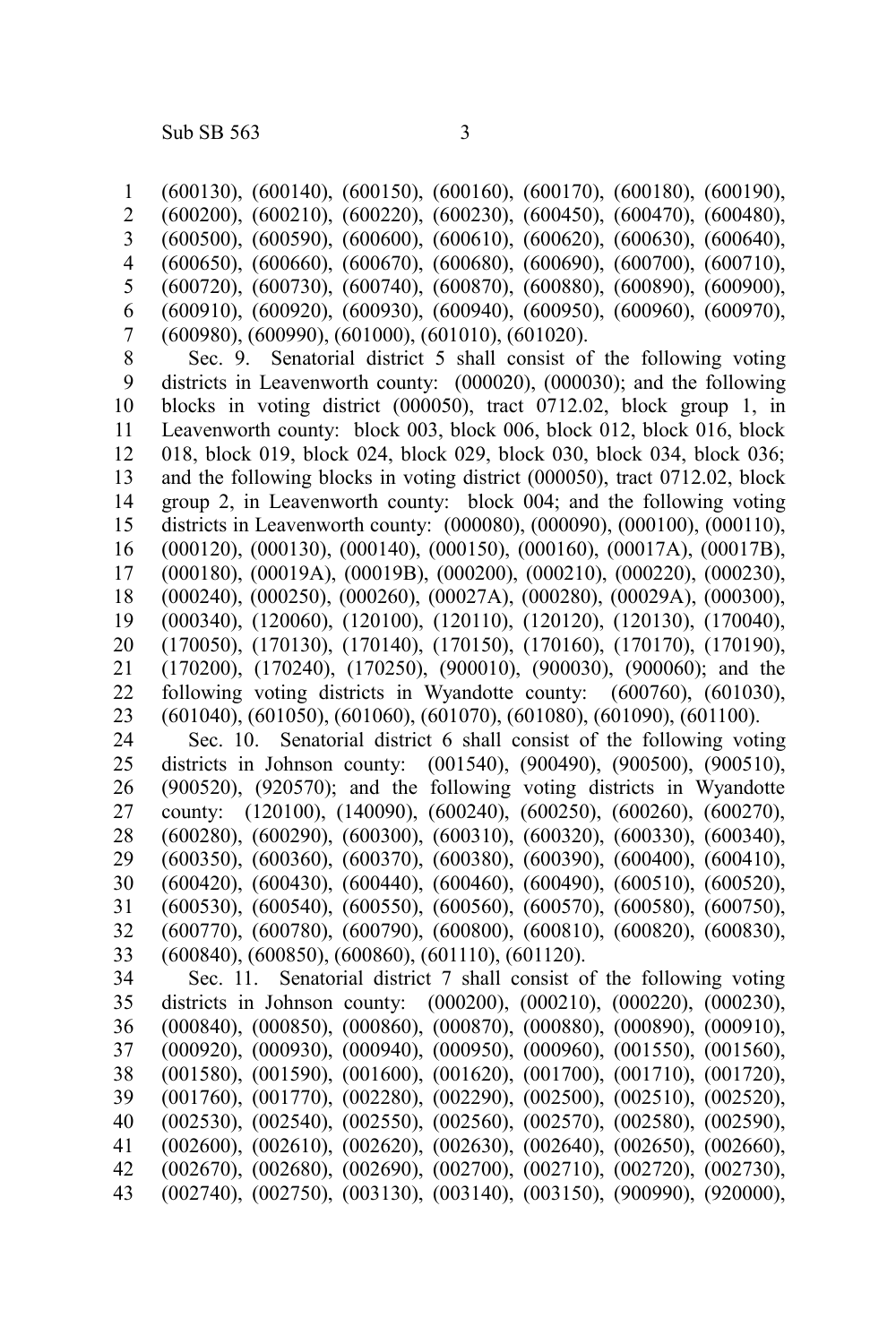(920010), (920020), (920030), (920040), (920050), (920060), (920070), (920080), (920090), (920110), (920210), (920280), (920350), (920360), (920940). Sec. 12. Senatorial district 8 shall consist of the following voting districts in Johnson county: (001730), (001780), (001790), (001800), (001810), (001820), (001830), (001840), (001850), (001860), (001870), (001880), (001890), (001900), (001910), (001920), (001930), (001940), (001950), (001960), (001970), (001980), (001990), (002000), (002010), (002020), (002030), (002040), (002050), (002080), (002090), (002120), (002130), (002140), (002150), (00217A), (00217B), (002300), (002310), (002320), (002330), (002340), (002350), (002370), (002380), (002390), (002400), (002410), (00242A), (901050), (920290), (920300), (920310), (920320), (920950). Sec. 13. Senatorial district 9 shall consist of the following voting districts in Douglas county: (000020), (000600), (000620), (000630), (000640), (000660), (120370), (120380), (180520), (18052A), (18052B), (18052C), (180530), (180540), (18062A), (400050), (400090); and the following voting districts in Johnson county: (000070), (000080), (000560), (00117A), (001240), (001250), (001290), (001520), (004070), (004080), (004090), (004100), (190010), (900040), (900050), (900060), (900670), (900710), (900730), (900750), (900870), (901650), (901700), (901710), (901910), (901930), (901940), (920660), (920830); and the following blocks in voting district (000050), tract 0712.02, block group 1, in Leavenworth county: block 000, block 025, block 026, block 027, block 031, block 032, block 037, block 038, block 039, block 040, block 041, block 043, block 044, block 045; and the following blocks in voting district (000050), tract 0712.02, block group 2, in Leavenworth county: block 030, block 031, block 032, block 033; and the following blocks in voting district (000050), tract 0712.02, block group 3, in Leavenworth county: block 000, block 001, block 002, block 003, block 004, block 005, block 006, block 007, block 008, block 009, block 010, block 014, block 015, block 016, block 017, block 018, block 019, block 020, block 025; and the following voting districts in Leavenworth county: (000310), (000320), (000350), (000360), (000370), (000380), (000390), (120080), (170060), (170070), (170080), (170090), (170100), (170110), (170120), (170180), (170210), (170220), (170230), (900080); and the following voting districts in Wyandotte county: (140020), (140030), (600010), (600020), (600030), (600040), (600060). Sec. 14. Senatorial district 10 shall consist of the following voting districts in Johnson county: (000190), (000520), (00117B), (002760), (002770), (002780), (002790), (002800), (002810), (002820), (002850), (002860), (002870), (002880), (002890), (002900), (002910), (002920), 1 2 3 4 5 6 7 8 9 10 11 12 13 14 15 16 17 18 19 20 21 22 23 24 25 26 27 28 29 30 31 32 33 34 35 36 37 38 39 40 41 42

(002930), (002940), (002960), (002980), (003000), (003010), (003020), 43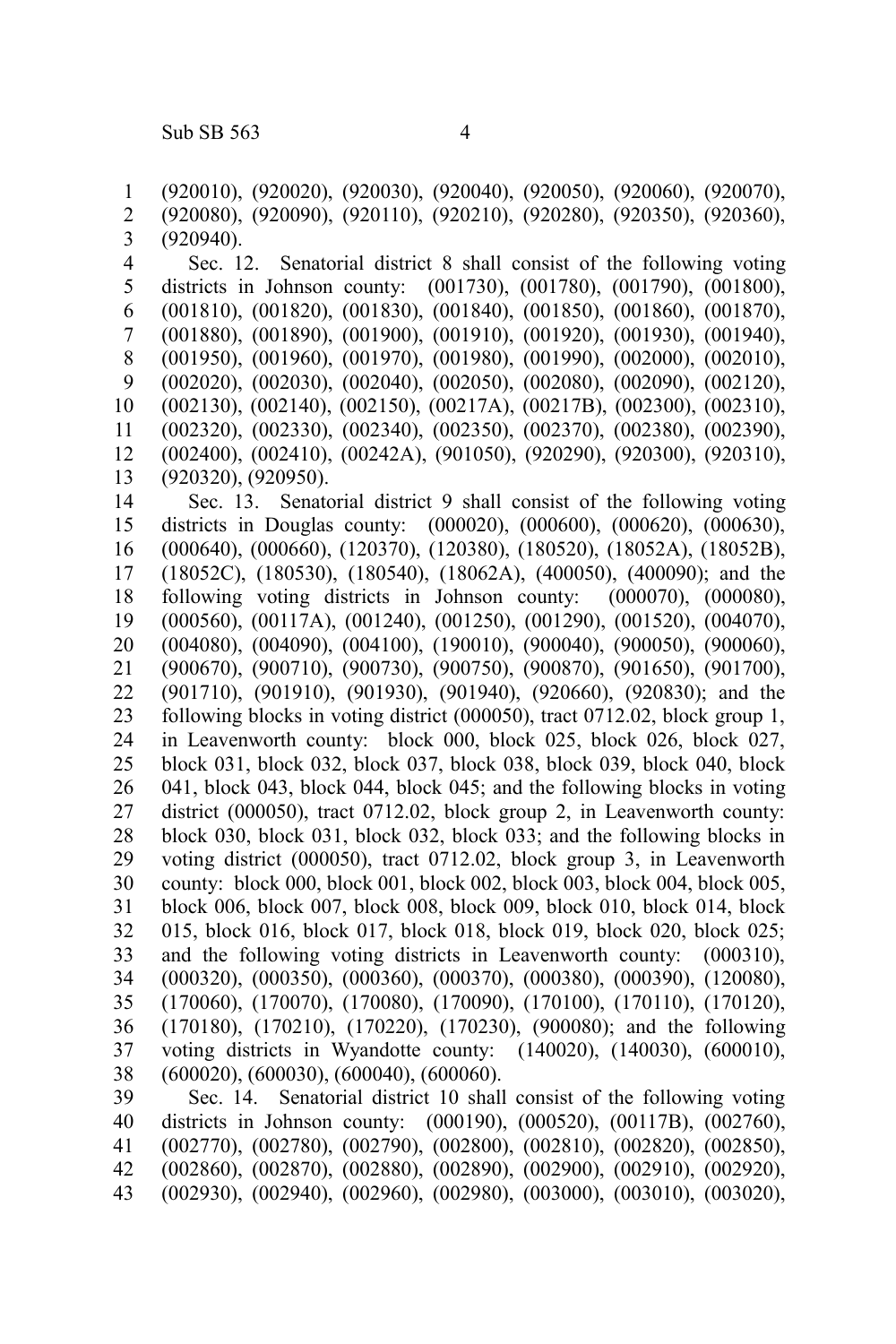(003030), (003040), (003050), (003070), (003080), (003090), (900030); and the following blocks in voting district (900370), tract 0526.08, block group 1, in Johnson county: block 000, block 001, block 002, block 003, block 004, block 005; and the following blocks in voting district (900370), tract 9800.03, block group 1, in Johnson county: block 006, block 007, block 008, block 019, block 020, block 021, block 022; and the following voting districts in Johnson county: (900410), (901330), (901340), (901360), (901370), (901380), (901410), (901420), (901430), (920370), (920380), (920500), (920510), (920600), (920900), (920910), (920930), (921020), (921030), (921040), (921050). 1 2 3 4 5 6 7 8 9 10

Sec. 15. Senatorial district 11 shall consist of the following voting districts in Johnson county: (000010), (000020), (000040), (000270), (000350), (000370), (00242B), (00244A), (00244B), (002460), (002470), (00249C), (00249E), (00249F), (900190), (900200), (900210), (900220), (900230), (900250), (900260), (900270), (900280), (900290), (900300), (900320), (900330), (900340), (901060), (901070), (901080), (901090), (901100), (901110), (901140), (901150), (901160), (901170), (901200), (901210), (901300), (901310), (920120), (920340), (920520), (920540), (920870), (920880), (920890), (920960), (920970), (920990), (921000). 11 12 13 14 15 16 17 18 19

Sec. 16. Senatorial district 12 shall consist of all of Allen county; and all of Anderson county; and all of Coffey county; and the following voting districts in Franklin county: (000040), (000060), (000090), (000110), (000210), (000230), (000240), (000250); and all of Linn county; and the following voting districts in Miami county: (000020), (000050), (000060), (000090), (000100), (00011B), (00012A), (00012B), (00013A), (00013B), (00013C), (000140), (00016A), (00016B), (000170), (00018A), (00018B), (00018C); and the following blocks in voting district (00019A), tract 1005.00, block group 3, in Miami county: block 017, block 024, block 025, block 093; and the following blocks in voting district (00019A), tract 1006.01, block group 1, in Miami county: block 000, block 001, block 002, block 003, block 005, block 015; and the following blocks in voting district (00019A), tract 1006.01, block group 4, in Miami county: block 004, block 005, block 006, block 007, block 008, block 031, block 032, block 033, block 034, block 036, block 037, block 038, block 039, block 041, block 043, block 044, block 045, block 048, block 049, block 050, block 051, block 052, block 053, block 054, block 055; and the following blocks in voting district (00019A), tract 1006.01, block group 5, in Miami county: block 012, block 013, block 014, block 015, block 017, block 018, block 023, block 048, block 063, block 064, block 065, block 066, block 067, block 068, block 069, block 070, block 076, block 077, block 078, block 079, block 080, block 081, block 082, block 083, block 084, block 085, block 086, block 089, block 090, block 091, block 092, block 093, block 094, block 095, block 096, block 097; and the following blocks in 20 21 22 23 24 25 26 27 28 29 30 31 32 33 34 35 36 37 38 39 40 41 42 43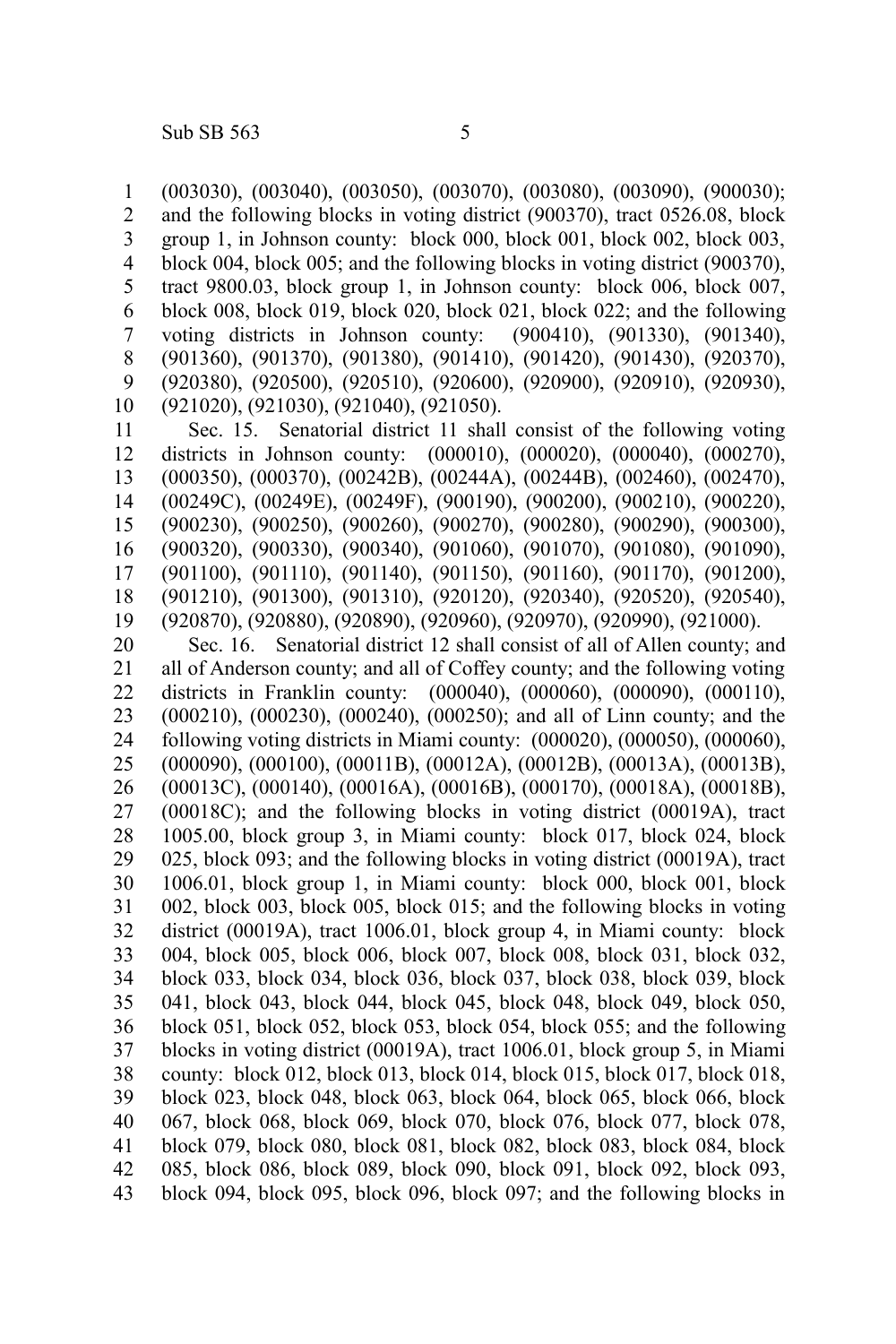voting district (00019A), tract 1006.01, block group 6, in Miami county: block 009, block 014, block 018, block 019, block 020, block 021; and the following voting districts in Miami county: (00019B), (000240), (000250), (000270), (020030), (120060), (120070), (120100), (120110), (200010), (200020), (900010), (900020), (900030), (900040), (900050), (900070), (900080), (900120), (900140), (900150), (900160), (900180), (900190); and all of Wilson county; and all of Woodson county. 1 2 3 4 5 6 7

Sec. 17. Senatorial district 13 shall consist of all of Bourbon county; and all of Cherokee county; and all of Crawford county. 8 9

Sec. 18. Senatorial district 14 shall consist of the following voting districts in Butler county: (000100), (000120), (00014A), (00016A), (00016B), (00016C), (000190), (000220), (000240), (000250), (000260), (000280), (000290), (000330), (000350), (000360), (000390), (000410), (000430), (120040), (140080), (140090), (800050), (80030A); and all of Chase county; and all of Greenwood county; and all of McPherson county; and all of Marion county. 10 11 12 13 14 15 16

Sec. 19. Senatorial district 15 shall consist of all of Chautauqua county; and all of Elk county; and all of Labette county; and all of Montgomery county; and all of Neosho county. 17 18 19

Sec. 20. Senatorial district 16 shall consist of the following voting districts in Butler county: (00001A), (00001L), (00001N), (00001O), (00002B), (00002C), (00004B), (000070), (00009C), (00009F), (00009G), (00009H), (000320), (000340), (120080), (120090), (140010), (140020), (140030), (140040), (140050), (140060), (140070), (200010), (200020), (800060), (80010A), (80040B), (80070A), (80070B), (80070C), (80070D), (80070E), (80070F); and the following voting districts in Sedgwick county: (120050); and the following blocks in voting district (120330), tract 0101.13, block group 2, in Sedgwick county: block 001, block 009, block 010; and the following blocks in voting district (120370), tract 0100.01, block group 2, in Sedgwick county: block 000, block 001, block 002, block 003, block 004, block 005, block 006, block 007, block 009, block 011, block 012, block 019, block 020, block 021, block 022, block 023, block 024, block 025, block 026, block 036, block 037, block 038, block 044, block 047, block 048, block 050, block 056, block 058; and the following blocks in voting district (120370), tract 0100.02, block group 2, in Sedgwick county: block 000, block 001, block 002, block 003, block 004, block 006, block 007, block 008, block 009, block 010, block 011, block 012, block 013, block 019, block 020, block 021, block 029, block 030, block 032, block 035, block 036, block 037, block 038, block 039, block 042, block 054, block 056; and the following voting districts in Sedgwick county: (120390), (120400), (120420); and the following blocks in voting district (120430), tract 0072.01, block group 2, in Sedgwick county: block 008, block 009, block 010; and the following 20 21 22 23 24 25 26 27 28 29 30 31 32 33 34 35 36 37 38 39 40 41 42 43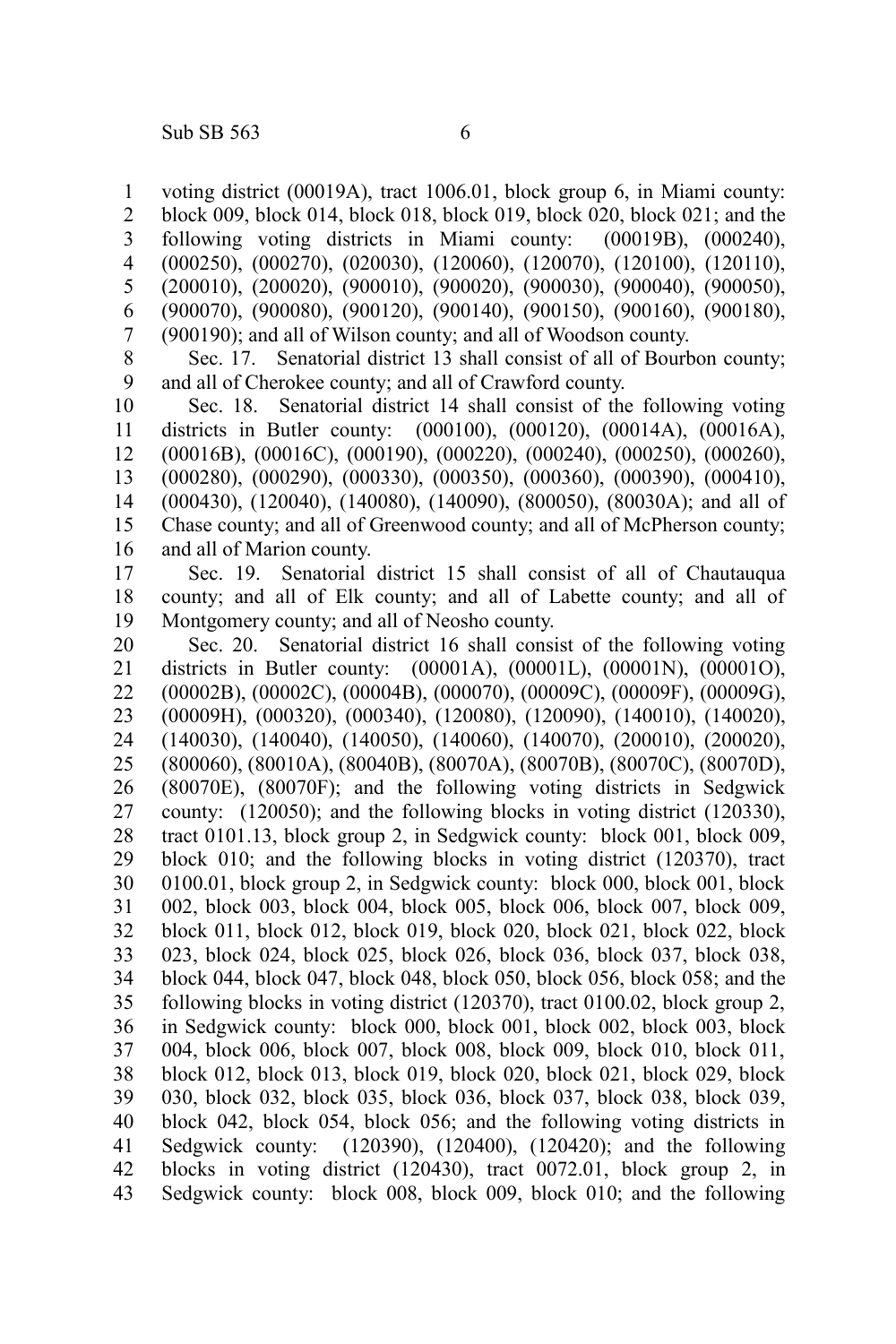blocks in voting district (120430), tract 0101.15, block group 1, in Sedgwick county: block 045, block 049, block 050; and the following blocks in voting district (120430), tract 0101.15, block group 2, in Sedgwick county: block 028, block 029, block 030, block 036; and the following voting districts in Sedgwick county: (120790), (120900), (130070), (130080); and the following blocks in voting district (130100), tract 0100.02, block group 2, in Sedgwick county: block 033, block 034; and the following voting districts in Sedgwick county: (130110), (130120), (130130), (130160), (131090); and the following blocks in voting district (131110), tract 0072.01, block group 2, in Sedgwick county: block 028; and the following voting districts in Sedgwick county: (131160), (131190), (131400), (131410), (131420), (131430), (140070), (190010), (190140), (500210), (500220), (500230), (500240), (500260), (500460), (500470), (500480), (500490), (500500), (500530), (500540); and the following blocks in voting district (500560), tract 0072.01, block group 2, in Sedgwick county: block 000, block 001, block 002, block 003, block 004, block 005, block 006, block 027, block 030; and the following blocks in voting district (500560), tract 0100.02, block group 2, in Sedgwick county: block 014, block 015, block 016, block 017; and the following voting districts in Sedgwick county: (500650), (500710), (502220), (502230), (502240), (503010), (503530). 1 2 3 4 5 6 7 8 9 10 11 12 13 14 15 16 17 18 19 20 21

Sec. 21. Senatorial district 17 shall consist of all of Geary county; and all of Lyon county; and all of Morris county. 22 23

Sec. 22. Senatorial district 18 shall consist of the following voting districts in Jefferson county: (000020), (000040), (000050), (000070), (000080), (000090), (000100), (000110), (000120), (000130); and all of Pottawatomie county; and the following voting districts in Shawnee county: (000090), (000150), (000330), (000350), (000410), (000420), (000430), (000440), (001360), (001370), (001460), (001760), (001850), (001880), (001890), (100050), (120060), (120070), (120100); and the following blocks in voting district (12013A), tract 0024.01, block group 3, in Shawnee county: block 066; and the following blocks in voting district (12013A), tract 0036.07, block group 2, in Shawnee county: block 029; and the following voting districts in Shawnee county: (160030), (200010), (200020), (400070), (400090), (400100), (400110), (500010), (600010), (600050), (600060), (600150), (600160), (600220), (600230), (600240), (600340), (600350), (600360), (600370), (600390), (600510), (600570), (600580), (900030), (900040), (900050). Sec. 23. Senatorial district 19 shall consist of the following voting 24 25 26 27 28 29 30 31 32 33 34 35 36 37 38 39

districts in Douglas county: (000010), (00012A), (000260), (00050A), (00050C), (120080), (120250), (120310), (120320), (120350), (18064A), (190060), (400080), (900040), (900050), (900060), (900070), (900090), (900170); and the following voting districts in Shawnee county: (000250), 40 41 42 43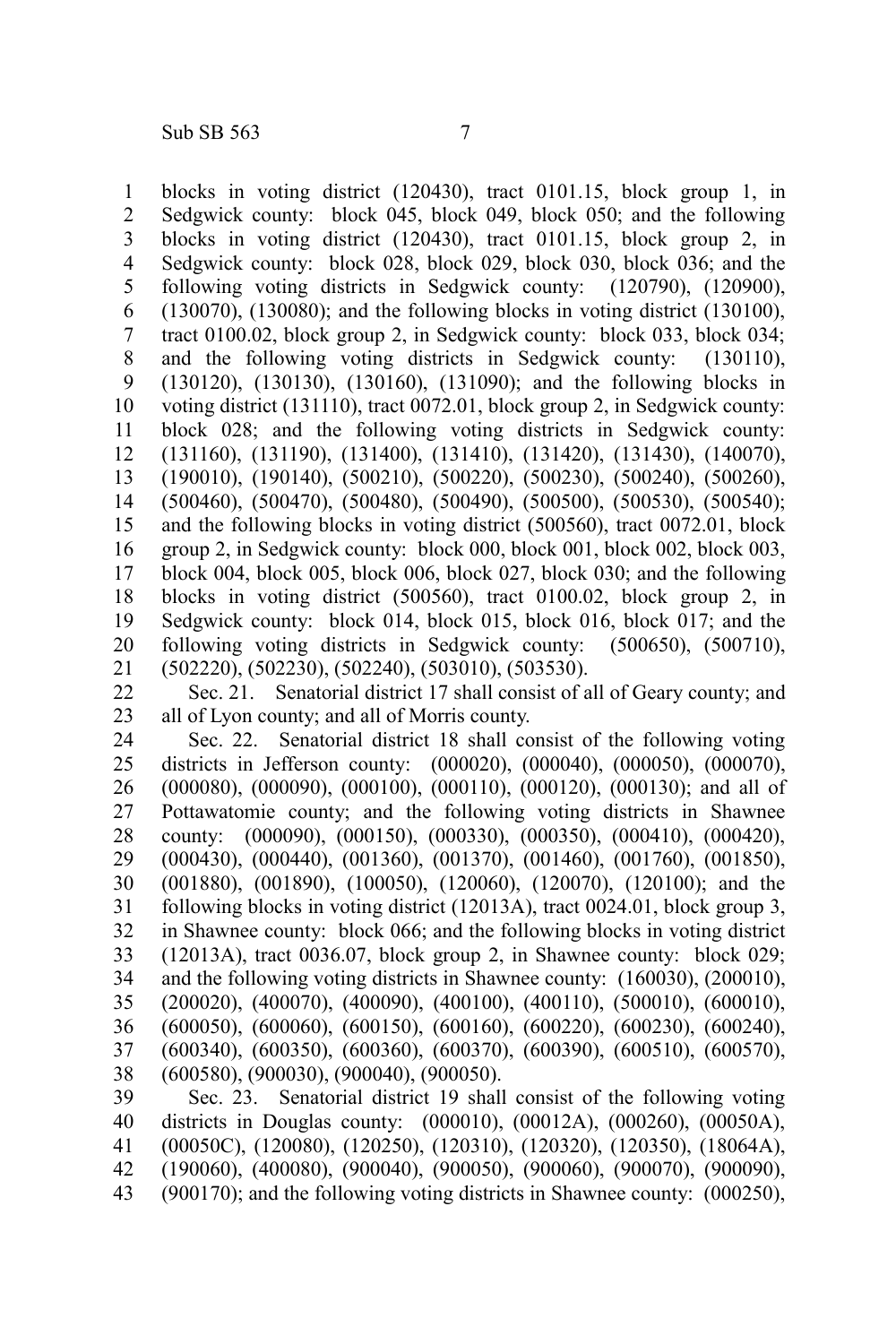(000260), (000480), (000490), (000500), (000510), (000520), (000530), (000540), (000550), (000560), (000570), (000580), (000590), (000600), (000610), (000630), (000640), (000650), (000660), (000690), (000700), (000710), (000740), (000750), (000760), (000770), (000780), (000800), (000820), (000830), (000840), (000850), (000860), (000870), (000940), (000950), (000960), (000970), (000980), (000990), (001010), (001040), (001050), (001060), (001070), (001080), (001090), (001100), (001120), (001130), (001140), (001150), (001160), (001170), (001180), (001190), (001210), (001220), (001290), (001330), (001350), (001910), (120040), (120050), (120210), (120220), (120230), (120240), (120250), (120260), (120280), (120290), (120300), (170030), (200170), (200180), (600020), (600140). Sec. 24. Senatorial district 20 shall consist of the following voting districts in Shawnee county: (000240), (000340), (001000), (001030), (001200), (001230), (001240), (001250), (001270), (001280), (001300), (001310), (001320), (001340), (001380), (001400), (001410), (001420), (001430), (001440), (001450), (001470), (001480), (001490), (001500), (001510), (001520), (001530), (001540), (001550), (001560), (001570), (001590), (001600), (001610), (001620), (001630), (001640), (001650), (001670), (001680), (001710), (001720), (001780), (100030), (100040), (12008A), (120090), (12010A), (120120), (120130); and the following blocks in voting district (12013A), tract 0024.01, block group 3, in Shawnee county: block 058; and the following blocks in voting district (12013A), tract 0036.07, block group 2, in Shawnee county: block 028; and the following voting districts in Shawnee county: (120170), (120180), (120190), (120200), (120320), (160010), (200050), (200070), (200080), (200130), (200140), (200150), (200160), (300090), (500110), (50011A), (50011B), (50011C), (500140), (500160), (600080), (600090), (600110), (600170), (600180), (600190), (600250), (600260), (600270), (600280), (600290), (600300), (600310), (600330), (600470), (600490), (600500), (600530), (700010), (700020), (800010), (800020), (800040), (800060), (800070), (900060), (900070), (900080), (900090), (900110), (900120), (900140); and all of Wabaunsee county. Sec. 25. Senatorial district 21 shall consist of the following voting districts in Johnson county: (000430), (000440), (000450), (000510), (000530), (000580), (000590), (000600), (000610), (000620), (000630), (000640), (000650), (000660), (001570), (001610), (001630), (001640), (001650), (001660), (001670), (001680), (001690), (001740), (001750), (003060), (900360); and the following blocks in voting district (900370), tract 0525.05, block group 2, in Johnson county: block 000, block 001, block 002, block 003, block 004, block 005, block 006, block 007, block 1 2 3 4 5 6 7 8 9 10 11 12 13 14 15 16 17 18 19 20 21 22 23 24 25 26 27 28 29 30 31 32 33 34 35 36 37 38 39 40 41 42

008, block 009; and the following blocks in voting district (900370), tract 9800.03, block group 1, in Johnson county: block 016, block 017, block 43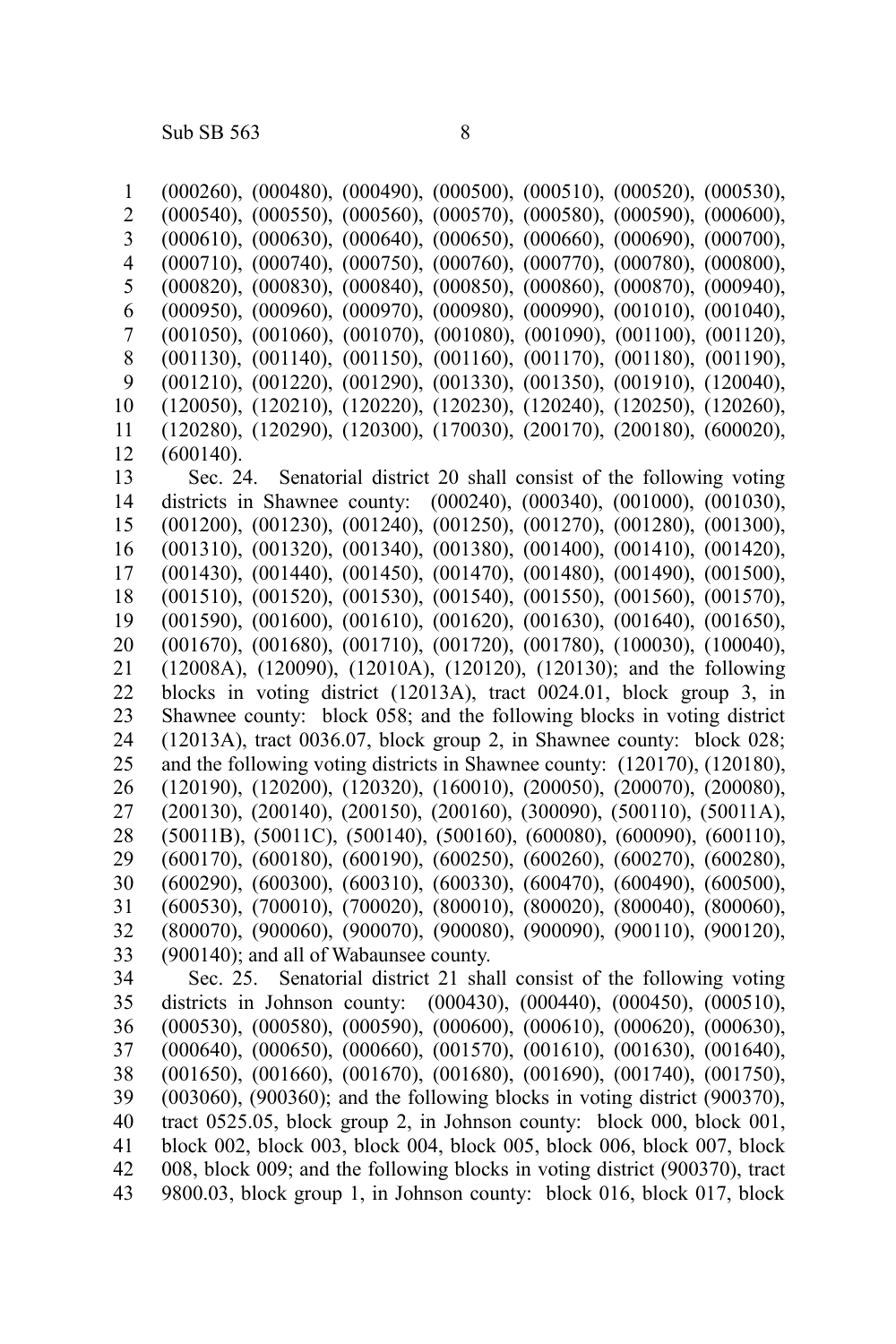018, block 023; and the following voting districts in Johnson county: (900380), (900400), (900430), (900440), (900450); and the following blocks in voting district (900460), tract 0524.17, block group 1, in Johnson county: block 028; and the following blocks in voting district (900460), tract 0524.22, block group 1, in Johnson county: block 010; and the following blocks in voting district (900460), tract 0524.23, block group 1, in Johnson county: block 007; and the following blocks in voting district (900460), tract 0529.10, block group 1, in Johnson county: block 000; and the following blocks in voting district (900460), tract 0530.05, block group 1, in Johnson county: block 001, block 002, block 003, block 004, block 005, block 006, block 007, block 008, block 009, block 014, block 015, block 016, block 017, block 018, block 019, block 020, block 021, block 022, block 023, block 024; and the following blocks in voting district (900460), tract 9800.01, block group 1, in Johnson county: block 000, block 001, block 002, block 003, block 004, block 005, block 006, block 007, block 008, block 009, block 010, block 011, block 012, block 013, block 015, block 016, block 017, block 018, block 019, block 020, block 021, block 022, block 023, block 024, block 025, block 026, block 027, block 028, block 029, block 030, block 031, block 032, block 033, block 034, block 035, block 036, block 037, block 038, block 039, block 040, block 041, block 042, block 043, block 044, block 045, block 046, block 047, block 048, block 052, block 053, block 054, block 055, block 058, block 059, block 060, block 061, block 062, block 063, block 064, block 065, block 066, block 067, block 068, block 069; and the following voting districts in Johnson county: (900470), (900480), (900530), (900540), (900550), (900560), (920130), (920140), (920150), (920160), (920170), (920180), (920190), (920200), (920260), (920270), (920490), (920550), (920560), (920920). Sec. 26. Senatorial district 22 shall consist of all of Riley county. 1 2 3 4 5 6 7 8 9 10 11 12 13 14 15 16 17 18 19 20 21 22 23 24 25 26 27 28 29

Sec. 27. Senatorial district 23 shall consist of the following voting districts in Johnson county: (001000), (001010), (001030), (001040), (001050), (001060), (001070), (001100), (001150), (001160), (001260), (001280), (001300), (001310), (001320), (001330), (001350), (001360), (001370), (001380), (001390), (001420), (001450), (00147A), (001480), (00311A), (00311B), (00311D), (003120), (004190), (900580), (900600), (900610), (900620), (900650), (900850), (900910), (900980), (901550), (901570), (901610), (901630), (901680), (901780), (901880), (901890), (901970), (920220), (920250), (920610), (920620), (920630), (920640), (920650), (920700), (92071A), (920720), (920730), (920740), (920770), (920800), (920810), (920820); and the following voting districts in Miami county: (00007B), (00023A), (00023B), (00023C), (00023D); and the following blocks in voting district (120050), tract 1001.00, block group 1, in Miami county: block 006, block 008, block 025, block 026, block 027, 30 31 32 33 34 35 36 37 38 39 40 41 42 43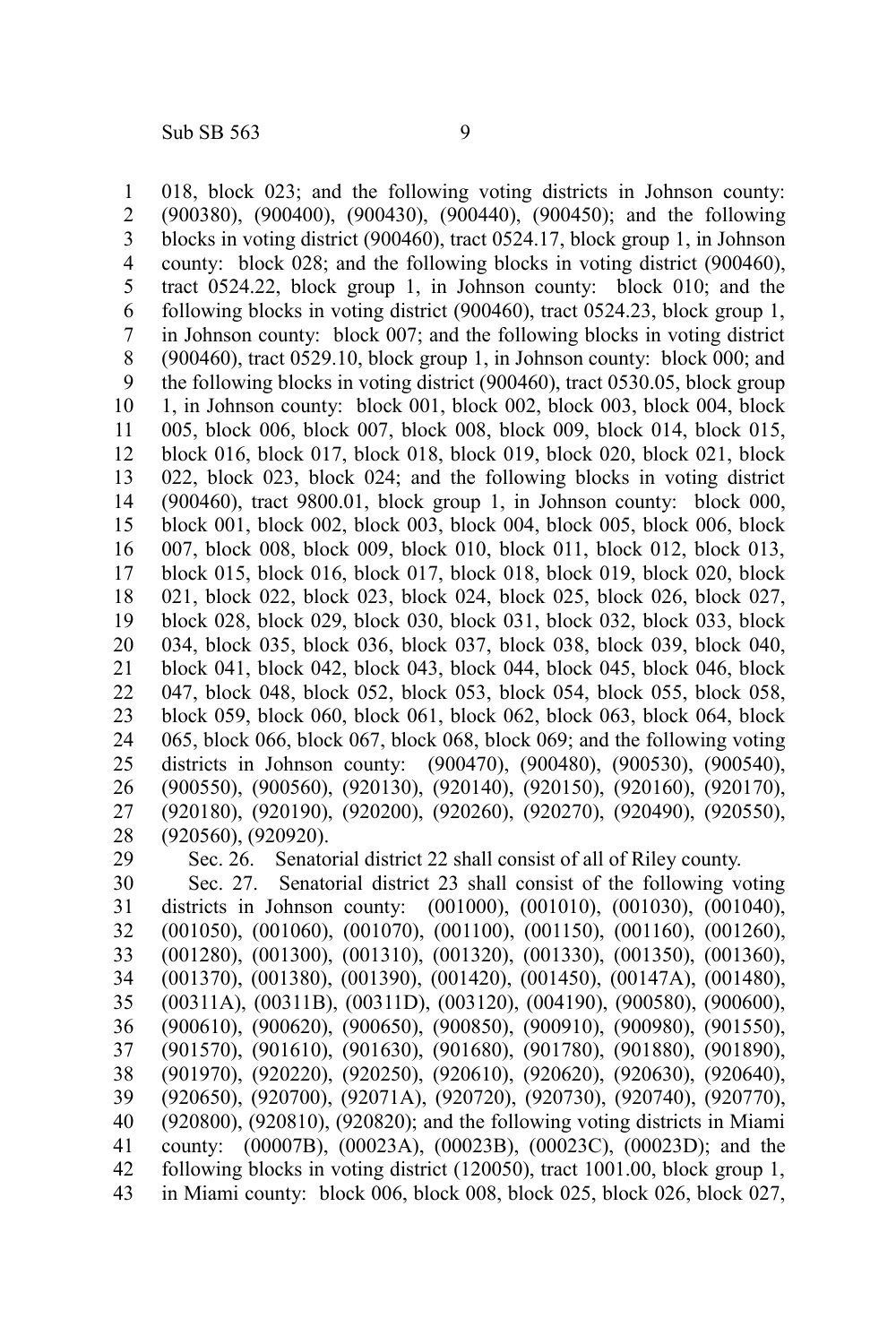block 033, block 063; and the following blocks in voting district (120050), tract 1002.00, block group 1, in Miami county: block 020; and the following blocks in voting district (120050), tract 1002.00, block group 2, in Miami county: block 000, block 009, block 013, block 014; and the following blocks in voting district (120050), tract 1002.00, block group 3, in Miami county: block 035, block 036, block 041, block 043, block 052, block 053, block 054, block 059, block 060, block 076; and the following voting districts in Miami county: (900130). 1 2 3 4 5 6 7 8

Sec. 28. Senatorial district 24 shall consist of all of Dickinson county; and all of Saline county. 9 10

Sec. 29. Senatorial district 25 shall consist of the following voting districts in Sedgwick county: (120010), (120020), (120060), (120130), (120320), (120440), (130170), (130180), (130460), (500010), (500030), (500040), (500050), (500740), (500750), (500760), (500770); and the following blocks in voting district (500780), tract 0063.00, block group 1, in Sedgwick county: block 000, block 001, block 002, block 003, block 004, block 005, block 006, block 007, block 008, block 009, block 010, block 011, block 012, block 013, block 014, block 015, block 016, block 017; and the following blocks in voting district (500780), tract 0063.00, block group 2, in Sedgwick county: block 015, block 016, block 017, block 018, block 019, block 020, block 021, block 022, block 023, block 024, block 025; and the following blocks in voting district (500780), tract 0064.00, block group 1, in Sedgwick county: block 003, block 004, block 005, block 006, block 007, block 008, block 009, block 010, block 011, block 012, block 013, block 014, block 015; and the following blocks in voting district (500780), tract 0064.00, block group 2, in Sedgwick county: block 003, block 004, block 005, block 006, block 007, block 008, block 009, block 010, block 012, block 013, block 014; and the following voting districts in Sedgwick county: (500820), (500830), (500990), (501000), (501010), (501020), (501830), (501860), (501870), (501880), (501890), (501900), (501910), (501920), (501930). 11 12 13 14 15 16 17 18 19 20 21 22 23 24 25 26 27 28 29 30 31

Sec. 30. Senatorial district 26 shall consist of the following voting districts in Sedgwick county: (100010), (120120), (120160), (120170), (120300), (120450), (130230), (130240), (130250), (130260), (130270), (130280), (130290), (130300), (130310), (130320), (130330), (130340), (130380), (130390), (130420), (130440), (130510), (130520), (130530), (130540), (130550), (130560), (130570), (130580), (130610), (130690), (130810), (130820), (130830), (130850), (130880), (130890), (130900), (130910), (130920), (130930), (131300), (131370), (131460), (131540), (131650), (131660), (131670), (131680), (140020), (140080), (170020), (170030), (170040), (170060), (180010), (180040), (190020), (190040), (500980), (501060), (501080), (501090); and the following blocks in voting district (501110), tract 0054.01, block group 1, in Sedgwick county: 32 33 34 35 36 37 38 39 40 41 42 43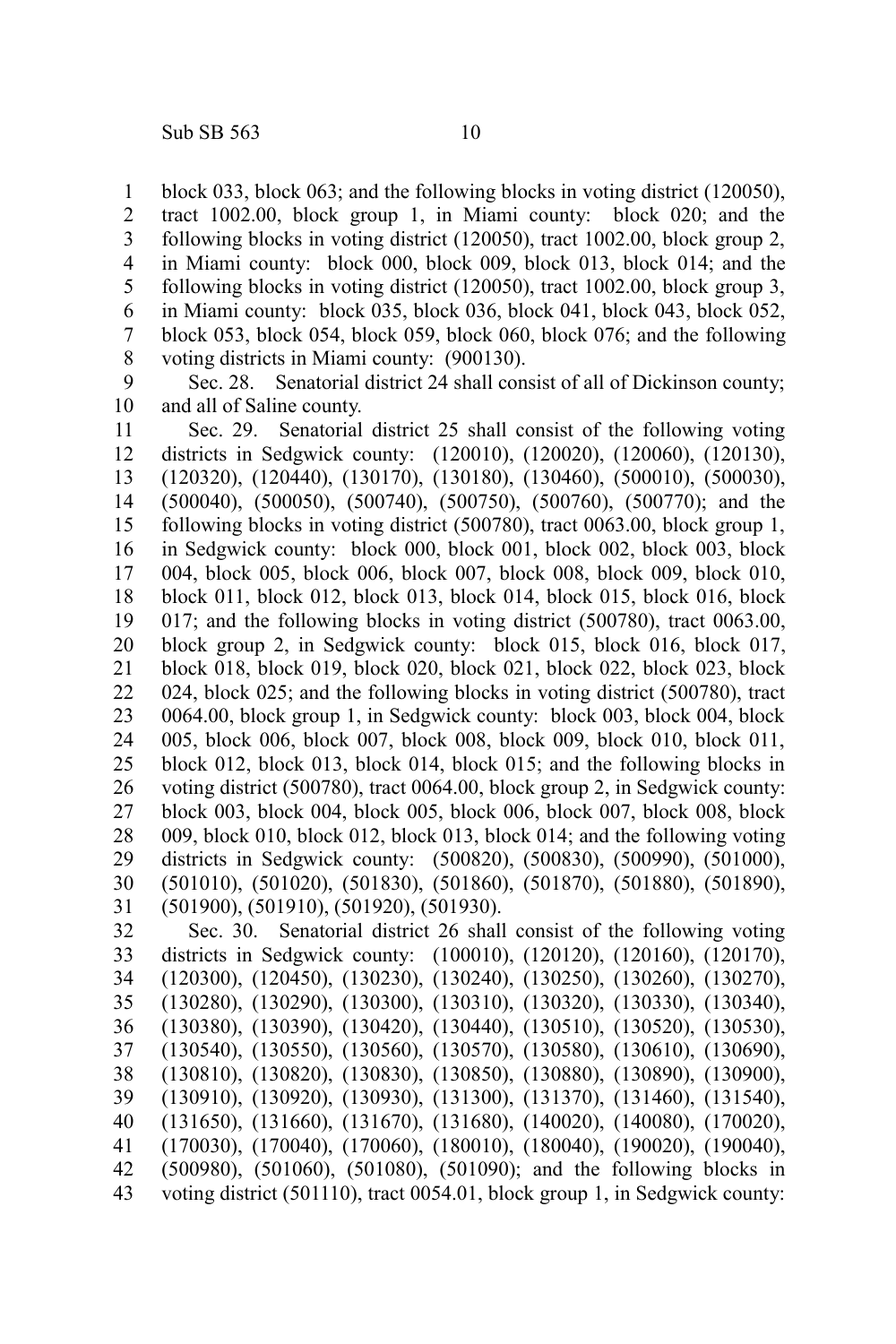block 000, block 001; and the following blocks in voting district (501110), tract 0096.03, block group 1, in Sedgwick county: block 000, block 001, block 002, block 008, block 009, block 010, block 011, block 012, block 013, block 014, block 015, block 016, block 017, block 018, block 019, block 020, block 021, block 022, block 023, block 024, block 025, block 026, block 027, block 028, block 029, block 031, block 032, block 033, block 034, block 035; and the following voting districts in Sedgwick county: (501220), (501680), (501740), (502120), (502130), (502140), (502150), (502160), (502180), (502200), (502440), (502450), (502470), (502490), (502500), (502510), (502630), (502650), (502660), (502700), (502730), (502740), (502810), (503170), (503250), (503260); and the following blocks in voting district (503590), tract 0054.01, block group 2, in Sedgwick county: block 034, block 035, block 036, block 039, block 040, block 042, block 043, block 044; and the following blocks in voting district (503590), tract 0054.02, block group 3, in Sedgwick county: block 044; and the following blocks in voting district (503590), tract 0055.01, block group 1, in Sedgwick county: block 000, block 001, block 002, block 006, block 017, block 024; and the following blocks in voting district (503590), tract 0055.01, block group 2, in Sedgwick county: block 000; and the following blocks in voting district (503590), tract 0055.01, block group 3, in Sedgwick county: block 000, block 001; and the following blocks in voting district (503590), tract 0055.01, block group 4, in Sedgwick county: block 000, block 001, block 002, block 003, block 004, block 005, block 018, block 019, block 020, block 021; and the following blocks in voting district (503590), tract 0056.00, block group 3, in Sedgwick county: block 011, block 023; and the following blocks in voting district (503760), tract 0055.02, block group 1, in Sedgwick county: block 007, block 022, block 023, block 027, block 031; and the following blocks in voting district (503760), tract 0055.02, block group 2, in Sedgwick county: block 019, block 023, block 024, block 025, block 028, block 029, block 030, block 032, block 037, block 038; and the following blocks in voting district (503760), tract 0055.02, block group 3, in Sedgwick county: block 013; and the following blocks in voting district (503770), tract 0055.02, block group 2, in Sedgwick county: block 000, block 033; and the following voting districts in Sedgwick county: (503780), (503920), (503930); and the following blocks in voting district (503940), tract 0054.01, block group 1, in Sedgwick county: block 067, block 068, block 069, block 077, block 078; and the following blocks in voting district (503940), tract 0054.01, block group 2, in Sedgwick county: block 000, block 001, block 002, block 003, block 004, block 015, block 016, block 018, block 019, block 020, block 021, block 023, block 027, block 028, block 030, block 031; and the following blocks in voting district (503940), tract 0092.00, block group 2, in Sedgwick county: block 1 2 3 4 5 6 7 8 9 10 11 12 13 14 15 16 17 18 19 20 21 22 23 24 25 26 27 28 29 30 31 32 33 34 35 36 37 38 39 40 41 42 43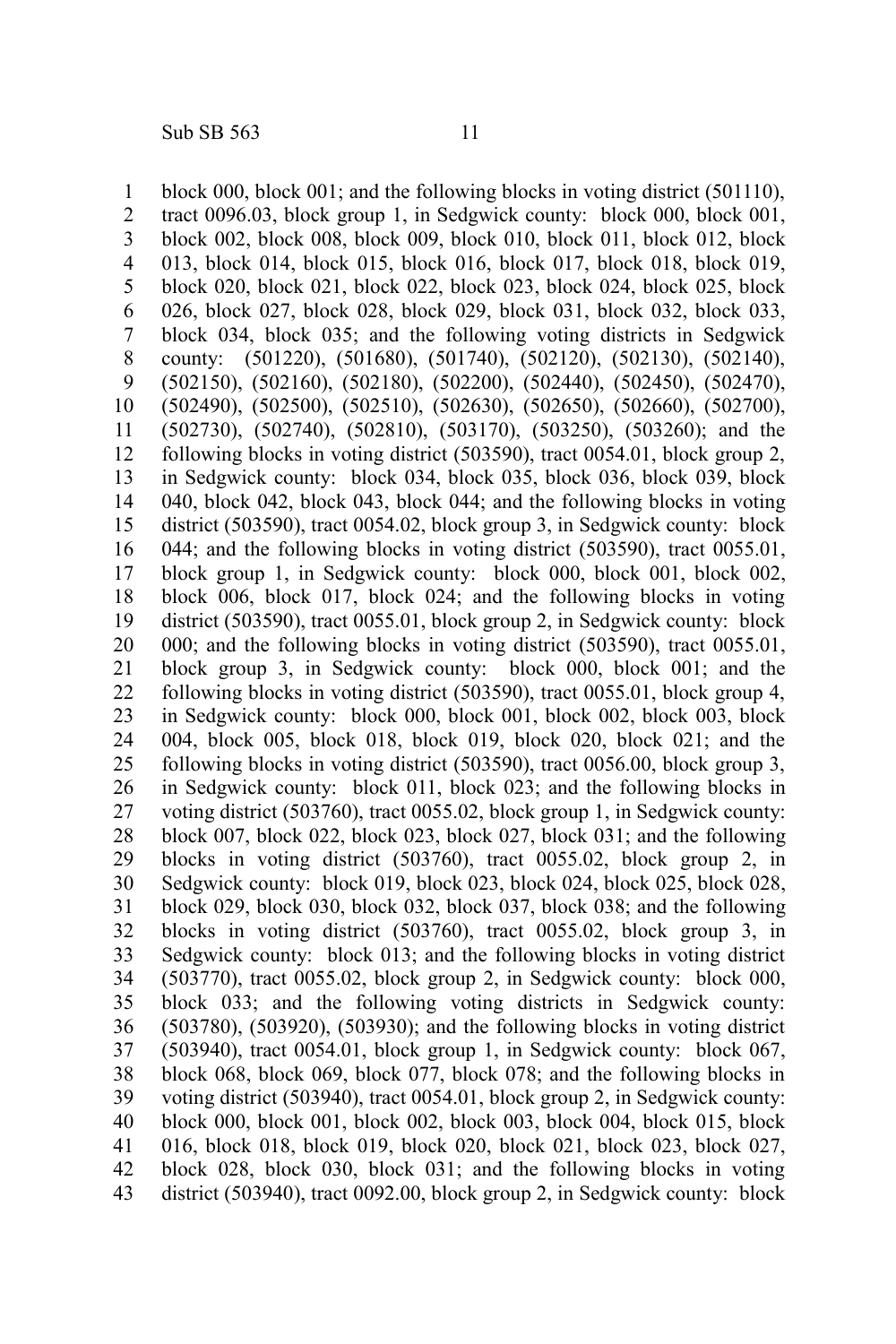043, block 044, block 068, block 069; and the following blocks in voting district (503940), tract 0096.03, block group 1, in Sedgwick county: block 003, block 004, block 005, block 006, block 007, block 030, block 036, block 037, block 038, block 039, block 040, block 041, block 042, block 045, block 046, block 054, block 056, block 057, block 058; and the following blocks in voting district (503940), tract 0096.05, block group 2, in Sedgwick county: block 033, block 037, block 038, block 039, block 040, block 041, block 042, block 045, block 046, block 049, block 050, block 051, block 052, block 053, block 054, block 055, block 057, block 058, block 059, block 060, block 063, block 066, block 068, block 070, block 071, block 075, block 076, block 077, block 078, block 079, block 080, block 081, block 082, block 083, block 084, block 085, block 086, block 087, block 088, block 089, block 090, block 091, block 092, block 093, block 099, block 102, block 103, block 128, block 129; and the following voting districts in Sedgwick county: (503990), (600340), (700260), (700290). 1 2 3 4 5 6 7 8 9 10 11 12 13 14 15 16

Sec. 31. Senatorial district 27 shall consist of the following voting districts in Sedgwick county: (120110), (120290), (120460), (120470), (120480); and the following blocks in voting district (121310), tract 0093.01, block group 3, in Sedgwick county: block 007, block 008; and the following voting districts in Sedgwick county: (130430); and the following blocks in voting district (130450), tract 0095.14, block group 2, in Sedgwick county: block 014, block 015, block 016, block 017, block 018, block 019, block 021, block 022, block 023, block 024, block 025, block 026, block 036; and the following voting districts in Sedgwick county: (130470), (131330), (131340), (150040), (180030), (501390), (501400), (501420), (501430), (501440), (501450), (501460); and the following blocks in voting district (501480), tract 0103.01, block group 1, in Sedgwick county: block 000, block 001, block 003, block 006, block 007, block 008, block 009, block 010, block 011, block 012, block 013, block 014, block 016, block 017, block 018, block 019, block 020, block 021, block 022, block 024, block 025; and the following blocks in voting district (501480), tract 0103.01, block group 2, in Sedgwick county: block 002, block 003, block 005, block 006, block 007, block 010, block 011, block 012, block 014, block 016, block 017, block 018, block 020, block 021, block 022, block 023, block 024, block 025; and the following blocks in voting district (501480), tract 0103.01, block group 3, in Sedgwick county: block 001, block 002, block 003, block 004, block 005, block 006; and the following voting districts in Sedgwick county: (501500), (501540), (501550), (501560), (501570), (501580), (501590), (501620), (501630), (501640), (501650), (501660), (501670), (501730), (501850),  $(502410)$ ,  $(502460)$ ; and the following blocks in voting district  $(700210)$ , tract 0103.01, block group 1, in Sedgwick county: block 004, block 005; 17 18 19 20 21 22 23 24 25 26 27 28 29 30 31 32 33 34 35 36 37 38 39 40 41 42 43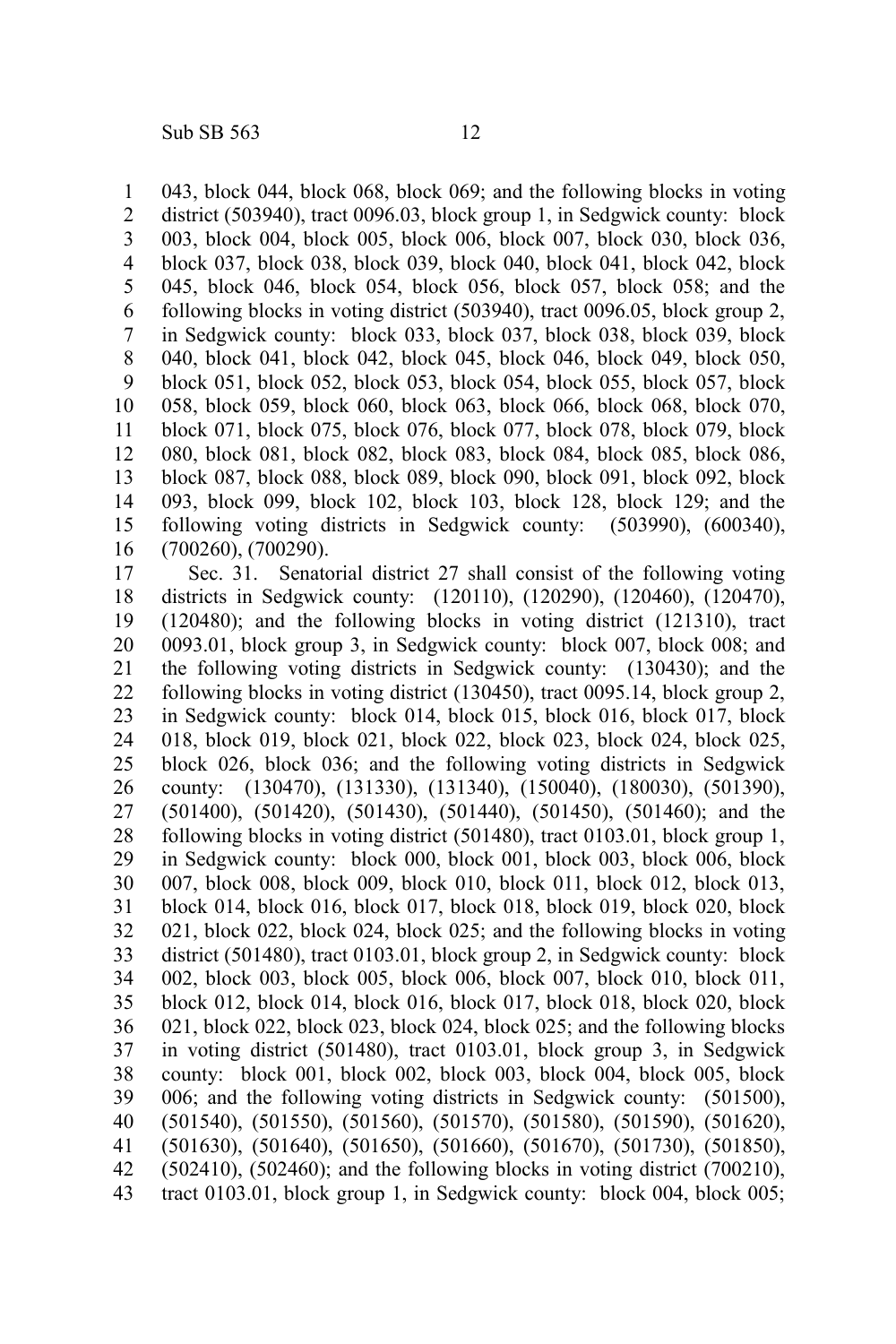and the following blocks in voting district (700210), tract 0103.01, block group 2, in Sedgwick county: block 008. 1 2

Sec. 32. Senatorial district 28 shall consist of the following voting districts in Sedgwick county: (120080), (120090), (120100), (120180), (120190), (120210), (120230), (120240), (120250), (120270), (120280), (120310), (120510), (120520), (120530), (130190), (130200), (130210), (130220), (130350), (130360), (130370), (130400), (130410), (130640), (130660), (130670), (130860), (130870), (131440), (131450), (131470), (131480), (131490), (131510), (131610), (131620), (131630), (131640); and the following blocks in voting district (500780), tract 0062.00, block group 2, in Sedgwick county: block 013, block 014, block 015, block 016, block 017, block 018, block 019, block 020; and the following blocks in voting district (500780), tract 0062.00, block group 3, in Sedgwick county: block 000, block 001, block 006, block 007, block 008, block 009, block 010; and the following voting districts in Sedgwick county: (500840), (500870), (500880), (500890), (500900), (500910), (500940), (501030); and the following blocks in voting district (501110), tract 0054.01, block group 1, in Sedgwick county: block 002, block 003, block 004, block 005, block 013, block 014, block 016, block 017, block 018, block 019; and the following blocks in voting district (501110), tract 0091.00, block group 4, in Sedgwick county: block 016, block 017, block 018; and the following blocks in voting district (501110), tract 0091.00, block group 5, in Sedgwick county: block 024, block 033, block 034; and the following voting districts in Sedgwick county: (501150), (501160), (501170), (501180), (501200), (501210), (501320), (502260), (502270); and the following blocks in voting district (502290), tract 0058.00, block group 4, in Sedgwick county: block 025, block 026, block 027, block 028; and the following blocks in voting district (502290), tract 0100.05, block group 3, in Sedgwick county: block 000; and the following blocks in voting district (502290), tract 0100.07, block group 1, in Sedgwick county: block 002, block 003, block 004, block 005, block 006, block 007, block 008, block 009, block 010, block 011, block 012, block 013, block 014, block 017, block 018, block 019, block 020, block 021, block 022, block 023; and the following blocks in voting district (502570), tract 0100.07, block group 3, in Sedgwick county: block 015, block 016, block 017, block 018; and the following voting districts in Sedgwick county: (502610); and the following blocks in voting district (503590), tract 0056.00, block group 2, in Sedgwick county: block 003, block 004, block 005, block 006, block 039, block 040, block 042, block 043, block 045, block 046, block 048, block 050, block 051, block 053, block 054, block 055, block 057, block 058, block 060, block 062; and the following blocks in voting district (503590), tract 0056.00, block group 3, in Sedgwick county: block 019, block 021; and the following voting districts in Sedgwick county: 3 4 5 6 7 8 9 10 11 12 13 14 15 16 17 18 19 20 21 22 23 24 25 26 27 28 29 30 31 32 33 34 35 36 37 38 39 40 41 42 43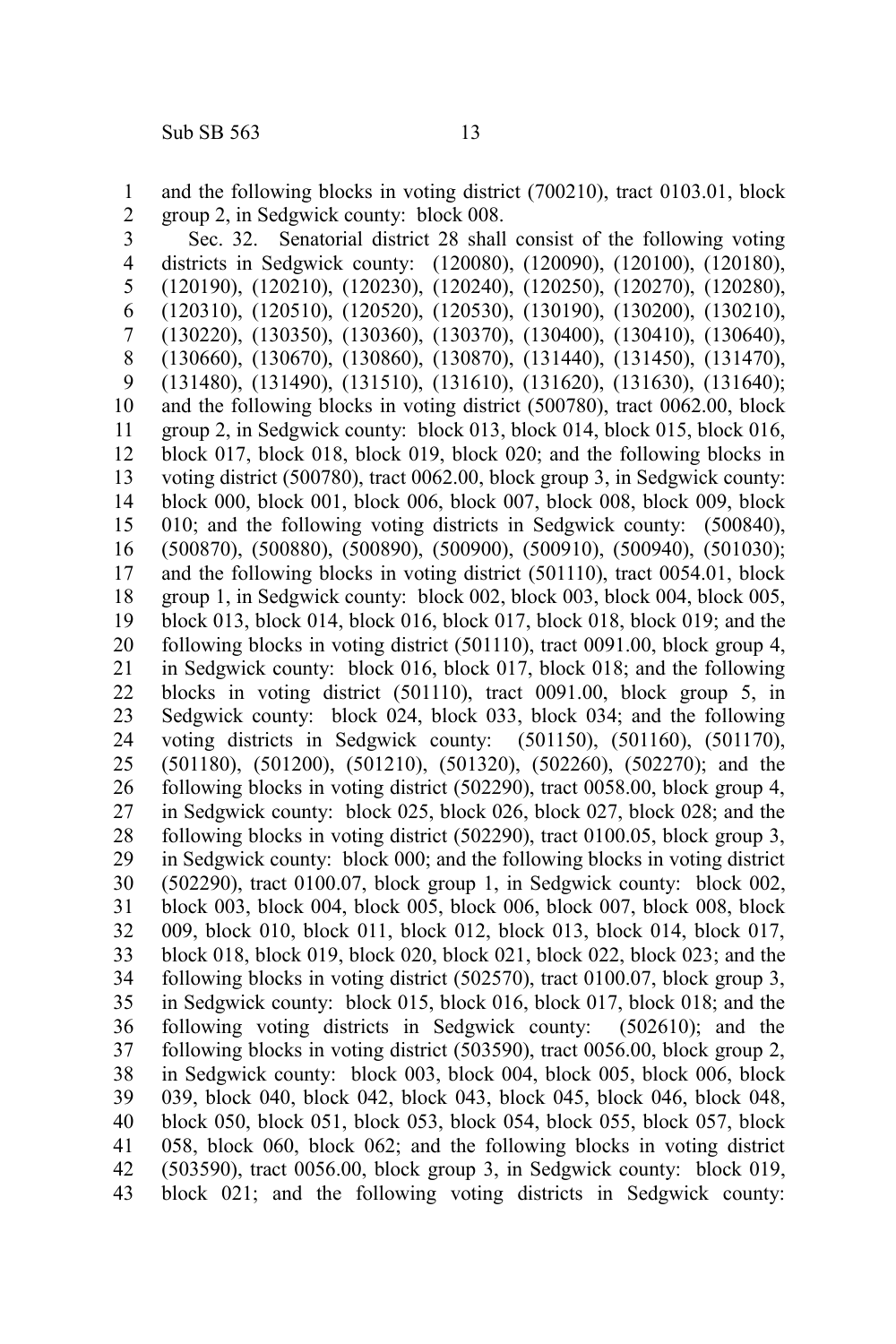(503650); and the following blocks in voting district (503940), tract 0054.01, block group 1, in Sedgwick county: block 006, block 008, block 009, block 010, block 011, block 012, block 023, block 024, block 025, block 026, block 027, block 028, block 029, block 031, block 032, block 037, block 038, block 046, block 048, block 061, block 062, block 063, block 064, block 071, block 076; and the following voting districts in Sedgwick county: (600020). 1 2 3 4 5 6 7

Sec. 33. Senatorial district 29 shall consist of the following voting districts in Sedgwick county: (120070), (120360), (130020), (130030), (130040), (500060), (500080), (500090), (500120), (500130), (500140), (500150), (500160), (500170), (500180), (500190), (500200), (500360), (500790), (500800), (500810), (501820), (501960), (501990). 8 9 10 11 12

Sec. 34. Senatorial district 30 shall consist of the following voting districts in Sedgwick county: (120030), (120040), (120200), (120220), (120260); and the following blocks in voting district (120370), tract 0100.02, block group 2, in Sedgwick county: block 023, block 024, block 028, block 043, block 044, block 045, block 047, block 049; and the following voting districts in Sedgwick county: (120380), (120410); and the following blocks in voting district (120430), tract 0072.01, block group 2, in Sedgwick county: block 011, block 014; and the following voting districts in Sedgwick county: (130010), (130090); and the following blocks in voting district (130100), tract 0072.01, block group 1, in Sedgwick county: block 000, block 021, block 022, block 023; and the following blocks in voting district (130100), tract 0072.07, block group 1, in Sedgwick county: block 000; and the following blocks in voting district  $(130100)$ , tract 0100.02, block group 1, in Sedgwick county: block 003; and the following blocks in voting district (130100), tract 0100.02, block group 2, in Sedgwick county: block 027, block 031, block 046, block 048; and the following voting districts in Sedgwick county: (130140), (130150), (130620), (130630), (130650), (130840), (131100); and the following blocks in voting district (131110), tract 0072.01, block group 2, in Sedgwick county: block 024, block 029; and the following voting districts in Sedgwick county: (131120), (131140), (131150), (131170), (131180), (131210), (131220), (131230), (131240), (131250), (131260), (131270), (131280), (131290), (131500), (131520), (131530), (140010), (140060), (170010), (500110), (500370), (500380), (500390), (500400), (500410), (500420), (500430), (500440), (500450); and the following blocks in voting district (500560), tract 0072.01, block group 1, in Sedgwick county: block 003; and the following blocks in voting district (500560), tract 0072.01, block group 2, in Sedgwick county: block 012, block 013, block 015, block 016, block 017, block 018, block 019, block 020, block 021, block 022, block 023, block 025, block 026; and the following blocks in voting district (500560), tract 0072.01, block group 3, 13 14 15 16 17 18 19 20 21 22 23 24 25 26 27 28 29 30 31 32 33 34 35 36 37 38 39 40 41 42 43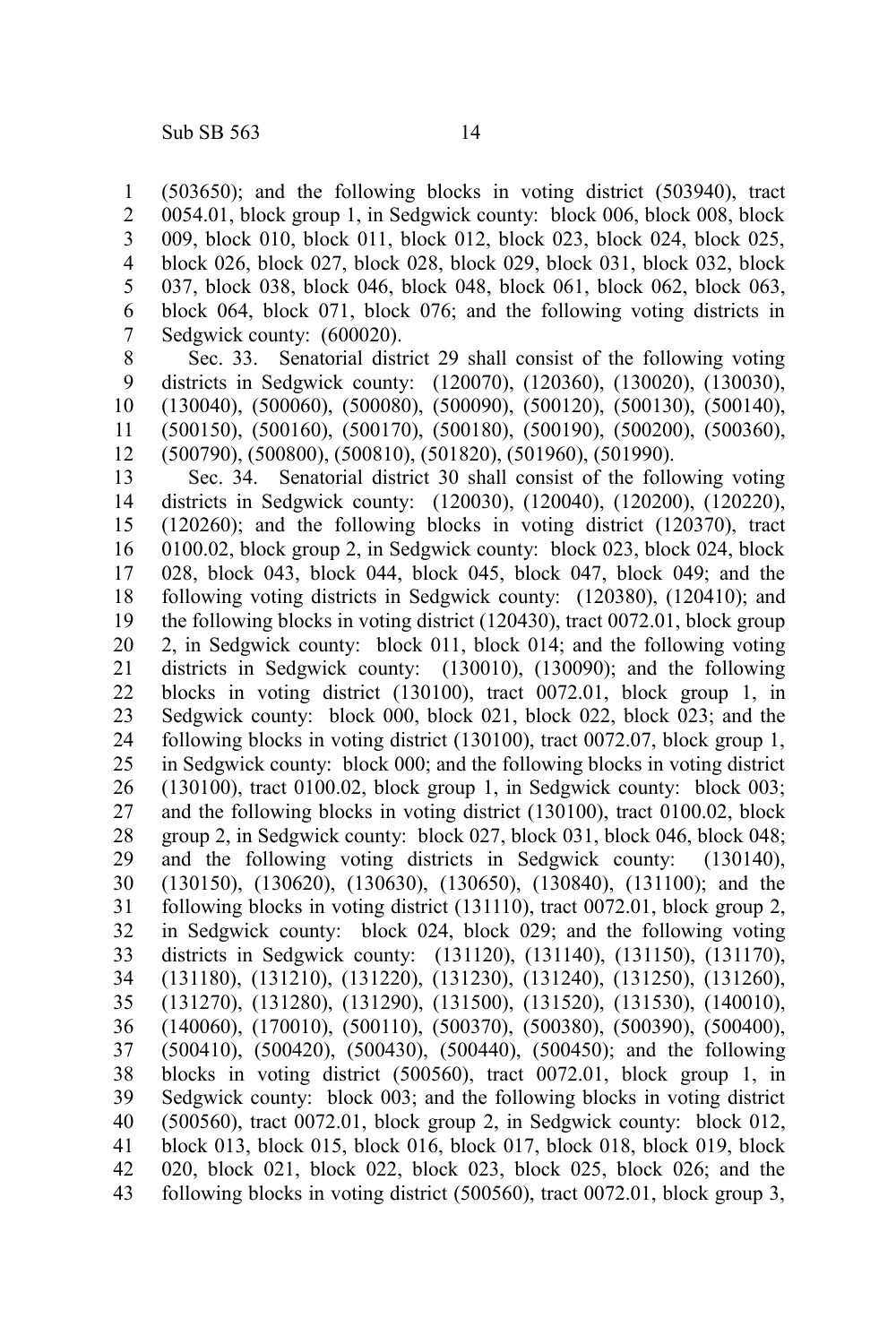in Sedgwick county: block 000, block 009, block 010, block 012, block 016, block 035, block 036, block 037, block 038, block 039, block 040, block 041, block 042, block 043, block 044, block 045, block 046, block 047, block 048, block 049, block 050, block 051, block 052, block 053; and the following blocks in voting district (500560), tract 0100.02, block group 2, in Sedgwick county: block 018, block 025, block 026; and the following voting districts in Sedgwick county: (500570), (500580), (500590), (502280); and the following blocks in voting district (502290), tract 0100.07, block group 3, in Sedgwick county: block 036, block 037; and the following voting districts in Sedgwick county: (502400); and the following blocks in voting district (502570), tract 0100.06, block group 1, in Sedgwick county: block 000, block 001, block 005, block 006, block 007, block 008, block 012, block 013, block 014, block 015, block 016, block 017, block 018, block 019, block 020, block 021, block 022, block 023, block 024, block 025, block 026, block 027, block 028, block 029, block 033, block 034, block 035, block 036, block 037, block 038, block 039, block 040, block 041, block 042, block 043, block 044, block 045, block 046, block 047, block 048, block 049, block 050, block 051, block 052, block 053, block 054, block 055, block 057, block 058, block 060, block 061, block 062, block 063, block 064, block 065, block 066, block 067, block 068, block 069, block 070, block 071, block 072; and the following blocks in voting district (502570), tract 0100.07, block group 3, in Sedgwick county: block 000, block 001, block 002, block 003, block 004, block 005, block 006, block 007, block 008, block 009, block 010, block 011, block 012, block 013, block 014, block 019, block 020, block 021, block 022, block 023, block 024, block 025, block 026, block 027, block 028, block 029, block 030, block 031, block 032, block 033, block 039, block 041, block 042, block 049, block 050, block 051, block 052, block 053, block 054, block 055, block 056, block 057, block 058, block 059, block 060, block 061, block 062, block 063, block 064, block 065, block 066, block 067, block 068, block 069, block 070, block 071, block 072, block 073, block 074; and the following voting districts in Sedgwick county: (502580), (503030), (503070), (503120), (503180), (503190), (503700), (503740); and the following blocks in voting district (503760), tract 0097.00, block group 1, in Sedgwick county: block 021, block 022, block 036, block 045, block 046, block 047; and the following blocks in voting district (503760), tract 0097.00, block group 2, in Sedgwick county: block 000, block 001, block 002, block 003, block 004, block 005, block 006, block 007, block 008, block 009, block 010, block 011, block 012, block 013, block 014, block 015, block 016, block 017, block 018, block 019, block 020, block 021, block 022, block 023, block 024, block 025, block 026, block 027, block 028, block 029, block 030, block 031, block 032, block 033, block 034, block 035, block 036, block 037, block 038, 1 2 3 4 5 6 7 8 9 10 11 12 13 14 15 16 17 18 19 20 21 22 23 24 25 26 27 28 29 30 31 32 33 34 35 36 37 38 39 40 41 42 43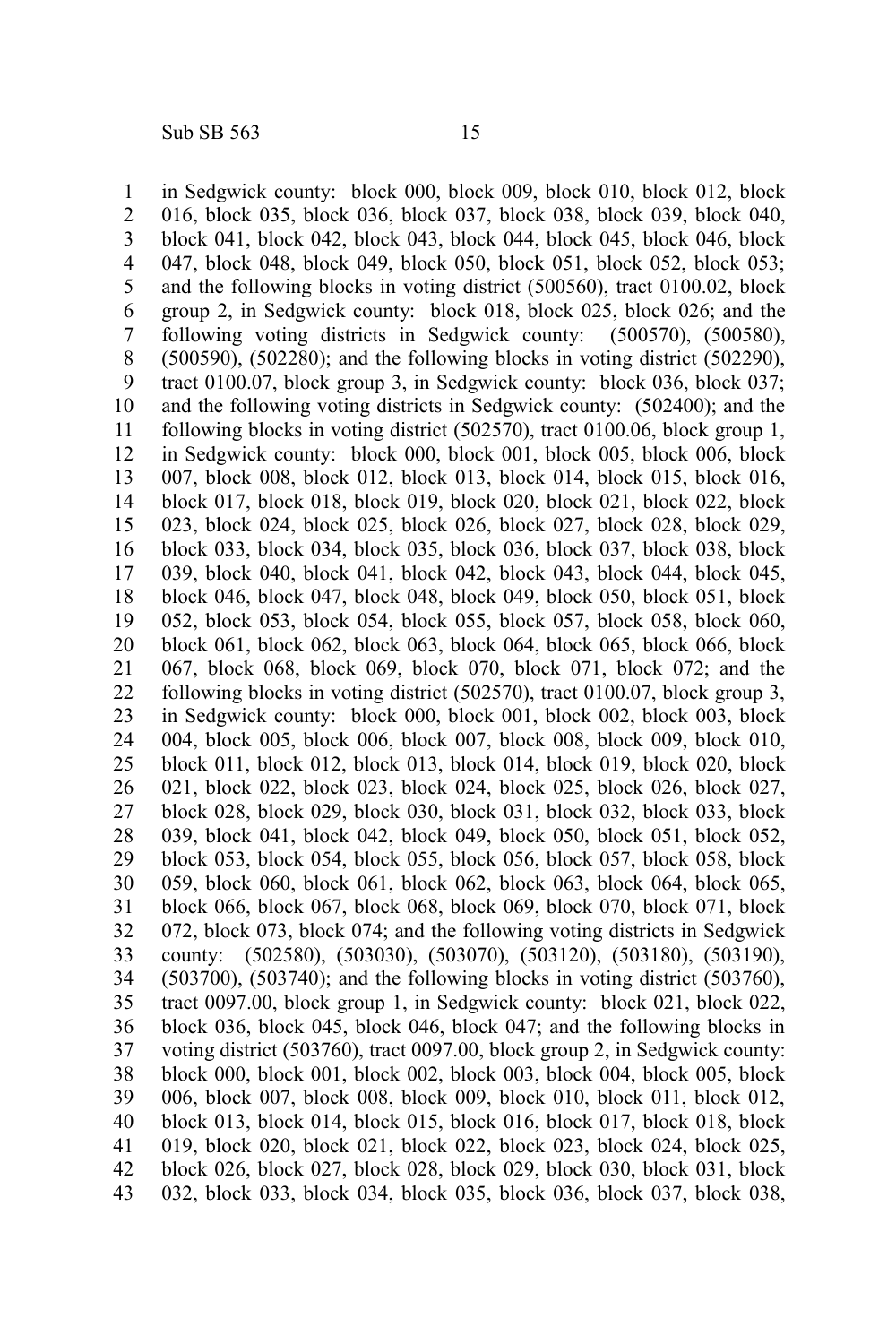block 039, block 040, block 041, block 042, block 043, block 044, block 045, block 046; and the following blocks in voting district (503760), tract 0097.00, block group 4, in Sedgwick county: block 000, block 001, block 002, block 003, block 004, block 005, block 006, block 007, block 008, block 009, block 010, block 011, block 012, block 013, block 014, block 015, block 016, block 017, block 018, block 019, block 020, block 021, block 022, block 023, block 024, block 025, block 026, block 027, block 028, block 030, block 031, block 032, block 033, block 035, block 036, block 040, block 041, block 044, block 045, block 046, block 047, block 048, block 049, block 050, block 051, block 052, block 053, block 054, block 055, block 056, block 057, block 059, block 060, block 061, block 062; and the following blocks in voting district (503770), tract 0097.00, block group 1, in Sedgwick county: block 000, block 001, block 002, block 004, block 005, block 006, block 009, block 010, block 011, block 012, block 013, block 014, block 015, block 016, block 017, block 018, block 019, block 020, block 023, block 024, block 025, block 026, block 027, block 028, block 029, block 030, block 031, block 032, block 033, block 034, block 035, block 037, block 038, block 039, block 040, block 041, block 042, block 043, block 044, block 048, block 049, block 050, block 051, block 052; and the following voting districts in Sedgwick county: (600010), (700590), (800010); and the following voting districts in Sumner county: (000220), (120030), (12003A), (120050), (900040), (900050). 1 2 3 4 5 6 7 8 9 10 11 12 13 14 15 16 17 18 19 20 21 22 23

Sec. 35. Senatorial district 31 shall consist of all of Harvey county; and the following voting districts in Sedgwick county: (120140), (120150); and the following blocks in voting district (120330), tract 0101.13, block group 1, in Sedgwick county: block 042; and the following blocks in voting district (120330), tract 0101.13, block group 2, in Sedgwick county: block 029, block 030, block 031, block 034; and the following voting districts in Sedgwick county: (120340), (120350), (120490), (120500), (120540); and the following blocks in voting district (121310), tract 0095.14, block group 2, in Sedgwick county: block 030; and the following voting districts in Sedgwick county: (121320), (121330), (130050), (130060); and the following blocks in voting district (130450), tract 0095.14, block group 2, in Sedgwick county: block 001, block 003, block 004, block 005, block 006, block 007, block 010, block 011, block 031; and the following voting districts in Sedgwick county: (130480), (130490), (130500), (130680), (130700), (130710), (130720), (130730), (130740), (130750), (130760), (130770), (130780), (130790), (130800), (130940), (130950), (130960), (130970), (130980), (130990), (131010), (131020), (131030), (131040), (131050), (131060), (131070), (131080), (131310), (131320), (131350), (131360), (131380), (131390), (131550), (131560), (131570), (131580), (131590), (131600), (140030), 24 25 26 27 28 29 30 31 32 33 34 35 36 37 38 39 40 41 42 43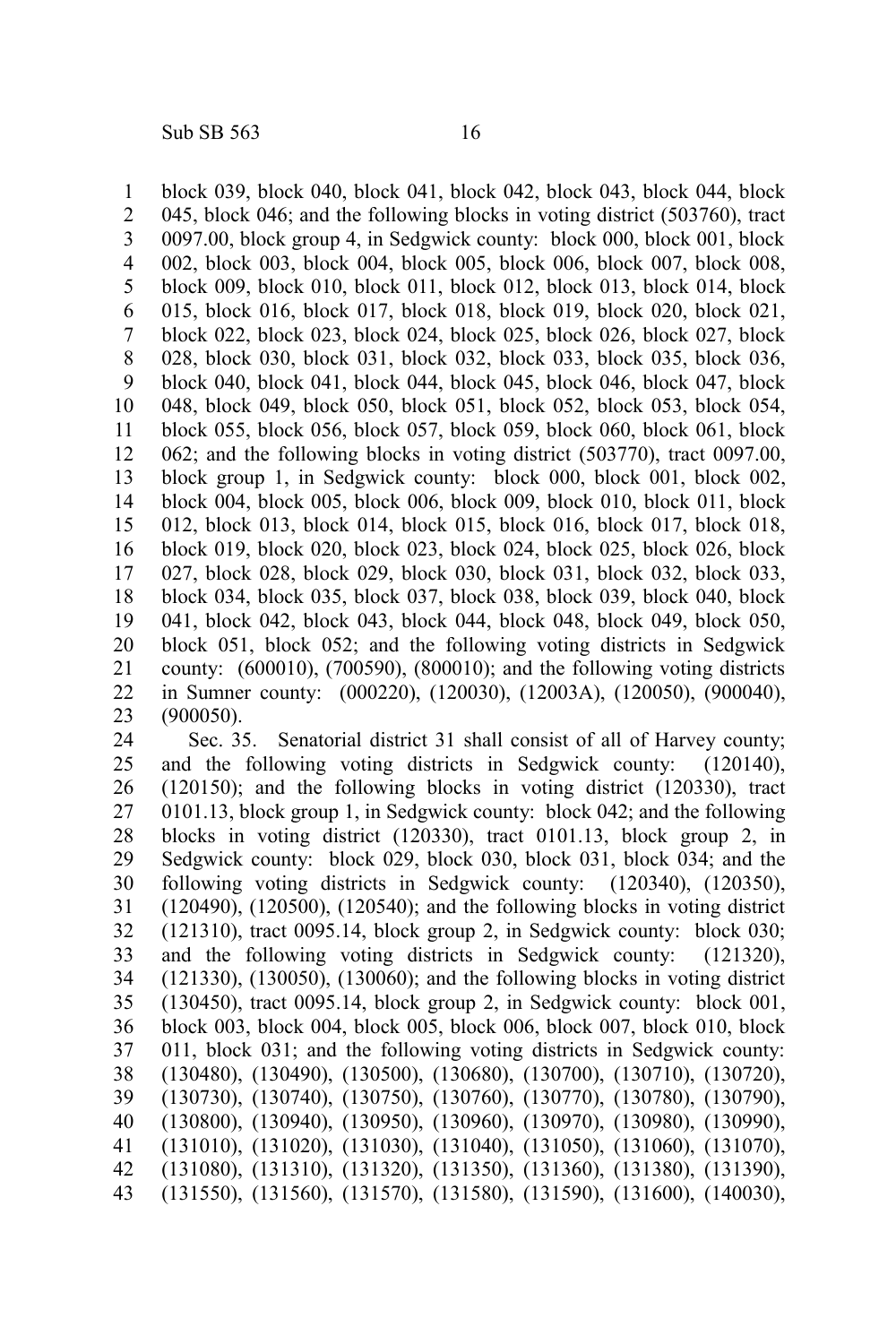(140050), (150010), (150020), (150030), (170050), (190030), (190050), (500280); and the following blocks in voting district (501480), tract 0103.02, block group 4, in Sedgwick county: block 087; and the following voting districts in Sedgwick county: (501940), (502000), (502010), voting districts in Sedgwick county: (502030), (502040), (502070), (502480), (502560), (502830), (502850), (502890), (502900), (502930), (502960), (503290), (503370), (503400), (503470), (503490), (503500), (503800), (700010); and the following blocks in voting district (700210), tract 0103.01, block group 2, in Sedgwick county: block 000, block 001, block 009, block 015, block 019, block 026, block 027; and the following blocks in voting district (700210), tract 0103.02, block group 1, in Sedgwick county: block 005, block 007, block 008, block 011, block 012, block 013, block 015, block 016, block 020, block 021, block 023, block 024, block 025, block 026, block 027, block 028, block 029, block 030, block 031, block 032, block 037; and the following blocks in voting district (700210), tract 0103.02, block group 3, in Sedgwick county: block 059, block 062; and the following blocks in voting district (700210), tract 0103.02, block group 4, in Sedgwick county: block 067, block 068, block 077, block 081, block 085, block 086, block 093, block 095, block 098, block 099; and the following voting districts in Sedgwick county: (700310), (700330), (700350), (700390), (700400). Sec. 36. Senatorial district 32 shall consist of the following voting districts in Butler county: (00002A), (000030), (00004A), (000050), (000080), (000110), (000130), (000270), (000300), (000380), (000440), (000450), (120050), (80010B); and all of Cowley county; and all of Harper county; and the following voting districts in Sumner county: 1 2 3 4 5 6 7 8 9 10 11 12 13 14 15 16 17 18 19 20 21 22 23 24 25

(000010), (000020), (00002A), (00002B), (000030), (000040), (000050), (000060), (000070), (000080), (000090), (000100), (000110), (000120), 26 27

(000130), (000140), (000150), (000160), (000170), (000180), (000190), (000200), (000210), (000230), (000240), (000250), (000260), (000270), 28 29

(000280), (000290), (000300), (000310), (000320), (000340), (000350), 30

(000360), (000370), (00037A), (000380), (000390), (000400), (00041A), (120070), (120120), (120130), (12013A), (900010), (900020), (900030), 31 32

(900060). 33

Sec. 37. Senatorial district 33 shall consist of all of Barton county; and all of Comanche county; and all of Edwards county; and all of Ellsworth county; and all of Kiowa county; and all of Ness county; and all of Pawnee county; and all of Pratt county; and all of Rice county; and all of Rush county; and all of Stafford county. 34 35 36 37 38

Sec. 38. Senatorial district 34 shall consist of all of Barber county; and all of Kingman county; and all of Reno county. 39 40

Sec. 39. Senatorial district 35 shall consist of the following voting districts in Johnson county: (000030), (001340), (00140B), (00147B), (001490), (001500), (001510), (002160), (002180), (002190), (002200), 41 42 43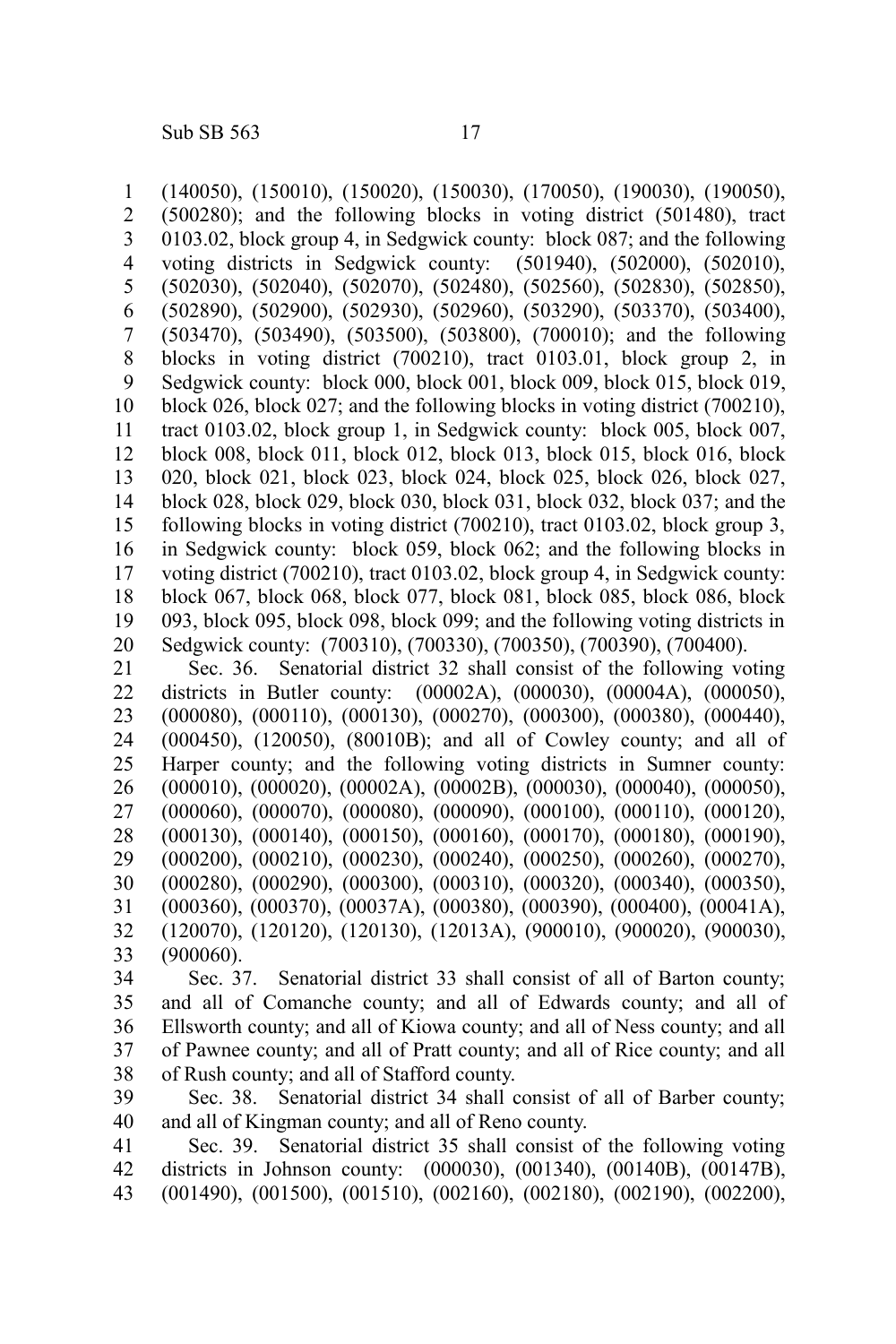(002210), (00222A), (00222B), (002230), (002240), (00226B), (00249A), (004300), (900010), (900020); and the following blocks in voting district (900460), tract 0530.05, block group 1, in Johnson county: block 010, block 011, block 012, block 013; and the following voting districts in Johnson county: (900790), (900800), (900810), (900820), (900840), (900860), (900880), (900890), (900920), (900930), (900940), (901000), (901010), (901020), (901030), (901040), (901120), (901130), (901180), (901220), (920240), (920330), (920440), (920580), (920590), (920840), (920850), (920860), (920980), (921010). Sec. 40. Senatorial district 36 shall consist of all of Clay county; and all of Cloud county; and all of Jewell county; and all of Lincoln county; and the following voting districts in Marshall county: (000100), (000130), (000150), (000160), (00017A), (00018A), (00018B), (00019A), (00019B), (00019C), (000200), (000230), (000270), (190010); and all of Mitchell county; and all of Osborne county; and all of Ottawa county; and the following voting districts in Phillips county: (000010), (000040), (000050), (000070), (000080), (000090), (000110), (000120), (000170), 1 2 3 4 5 6 7 8 9 10 11 12 13 14 15 16 17

(000190), (000210), (000230), (000240), (000250), (000270), (000280), (190010), (190020); and all of Republic county; and all of Rooks county; and all of Russell county; and all of Smith county; and all of Washington county. 18 19 20 21

Sec. 41. Senatorial district 37 shall consist of the following voting districts in Johnson county: (000090), (00014A), (00014C), (000160), (001090), (001130), (001200), (001210), (001220), (00153J), (00153K), (00153P), (004030), (004040), (004140), (004180), (100040), (12003B), (190020), (190030), (900080), (900090), (900100), (900110), (900120), (900130), (900150), (900160), (900170), (900180), (900570), (900640), (900660), (900680), (900700), (900740), (900760), (901510), (901560), (901730), (901750), (901810), (901820), (901830), (901900), (901950), (920230), (920390), (920410), (920420), (92043A), (920450), (920460), (920470), (920530), (920670), (920680), (920690), (920750), (920760), (920790), (921070), (921080); and the following voting districts in Miami county: (00003B), (00004B), (00004C), (00004D), (000080); and the following blocks in voting district (00019A), tract 1001.00, block group 2, in Miami county: block 033, block 034; and the following blocks in voting district (00019A), tract 1002.00, block group 4, in Miami county: block 062; and the following blocks in voting district (00019A), tract 1005.00, block group 3, in Miami county: block 016; and the following blocks in voting district (00019A), tract 1006.01, block group 4, in Miami county: block 000, block 001; and the following voting districts in Miami county: (000200), (000220), (000260), (120020), (120030), (120040); and the following blocks in voting district (120050), tract 1001.00, block group 1, in Miami county: block 010, block 011, block 012, block 017, block 22 23 24 25 26 27 28 29 30 31 32 33 34 35 36 37 38 39 40 41 42 43